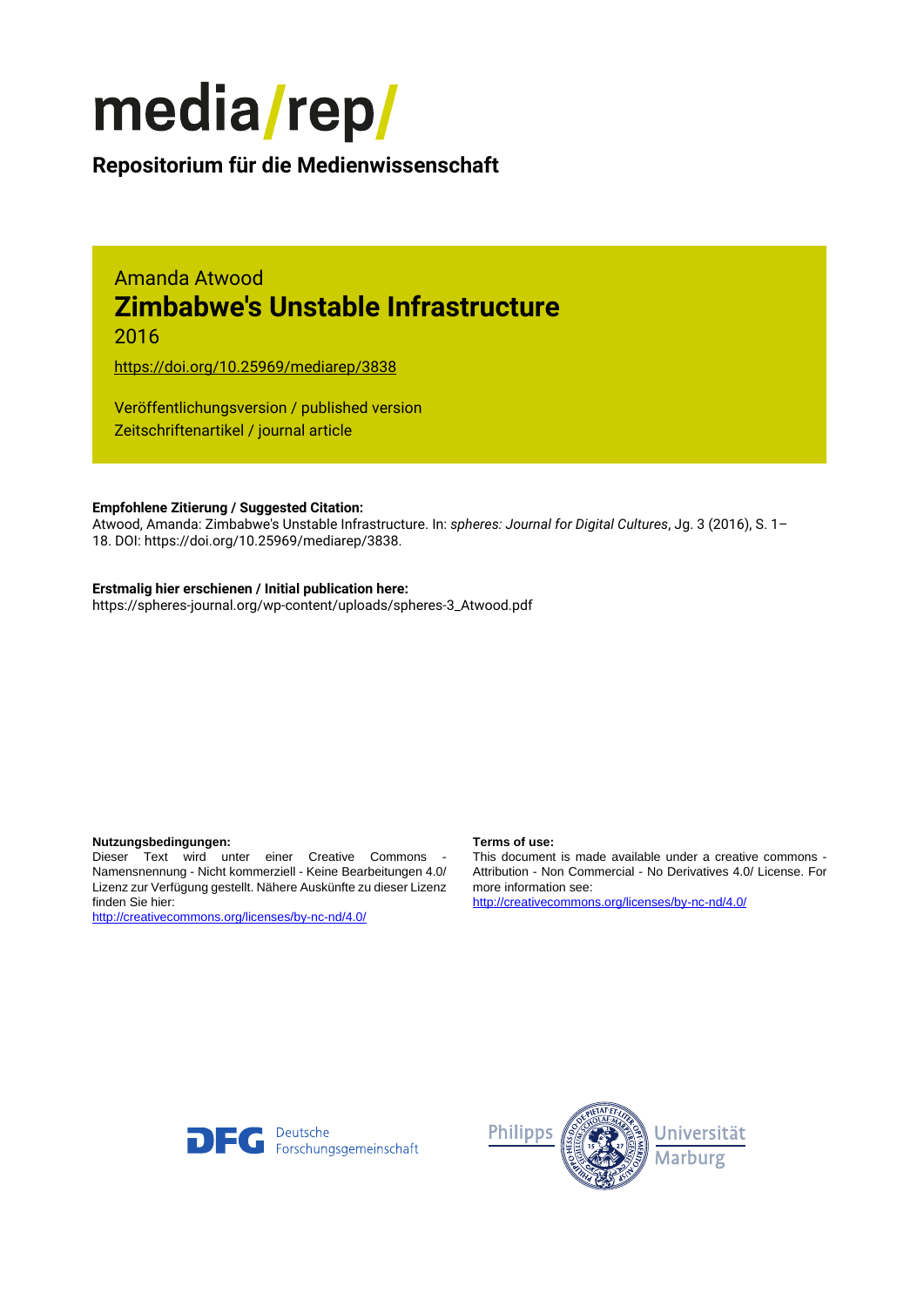

## AMANDA ATWOOD

# **ZIMBABWE'S UNSTABLE INFRASTRUCTURE**

This article explores Zimbabwe's literal and metaphorical infrastructure and the different ways this in/stability plays out in practice. Digital infrastructure, in particular mobile infrastructures but also fibre, is the primary focus. The country's physical infrastructure, especially in the capital Harare, is reviewed. The intersection of these with Zimbabwe's politics and social change movements is also discussed.

### **INTRODUCTION**

The phrase "unstable infrastructure" seems tailor-made for a discussion of Zimbabwe's current political and economic situation. The instability of our infrastructure manifests itself in a most literal sense in the corroded pipes, water leaks, sewage bursts and water shortages which characterise Zimbabwe's capital, Harare. The instability of our mobile phone network is apparent in the government takeover of Telecel, one of Zimbabwe's three mobile phone companies. The instability of our socio-political infrastructure is visible when reflecting on the fact that citizen engagement with government is at its lowest level in over a decade. <sup>1</sup> And the instability of our economic infrastructure is evidenced by, among other things, cash shortages that began in January 2016 and have worsened over the course of the year.<sup>2</sup>

And yet, whilst the words instability and Zimbabwe might seem synonymous, the situation in Zimbabwe is in some ways one of entrenched uncertainty. A scan of opinion pieces or political analysis headlines since 2000 are striking in their similarities. Year after year, Zimbabwe's future is bleak, its economy on edge and its politics

<sup>&</sup>lt;u>.</u> 1 Stephen Ndoma, Richman Kokera, "Citizen Engagement in Zimbabwe at Lowest Level in a Decade", *Afrobarometer,* Dispatch No. 70, 2016*.* Available at: [http://afrobarometer.org/sites/default/files/publications/Dispatches/ab\\_r6\\_dispatc](http://afrobarometer.org/sites/default/files/publications/Dispatches/ab_r6_dispatchno70_civic_disengagement_in_zimbabwe.pdf) [hno70\\_civic\\_disengagement\\_in\\_zimbabwe.pdf](http://afrobarometer.org/sites/default/files/publications/Dispatches/ab_r6_dispatchno70_civic_disengagement_in_zimbabwe.pdf) [accessed June 25, 2016].

<sup>2</sup> Unknown Author, "Banks Cap Withdrawals as Cash Crisis Bites", *The Chronicle*, 2016. Available at:<http://www.chronicle.co.zw/banks-cap-withdrawals-as-cash-crisis-bites/> [accessed June 25, 2016].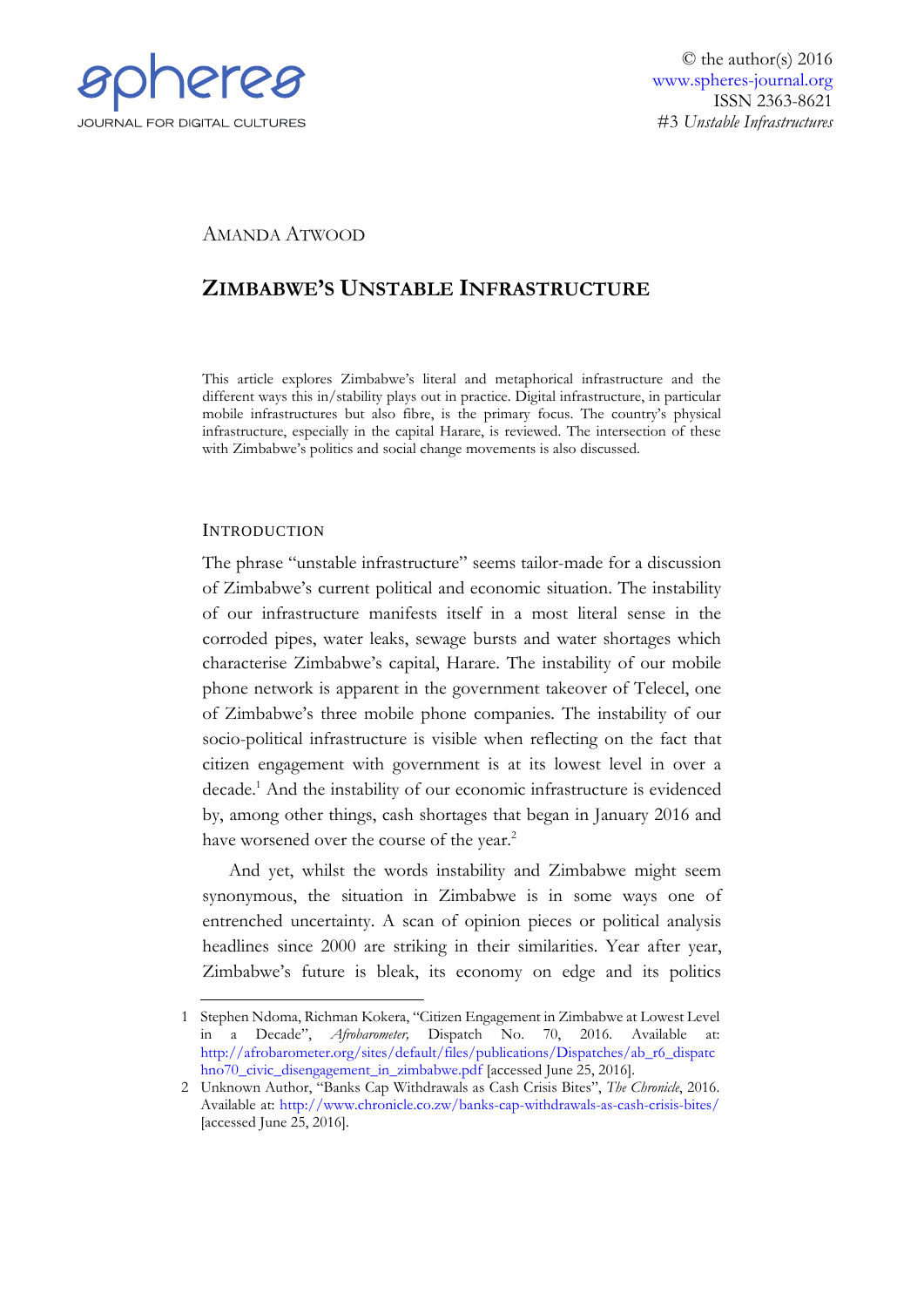uncertain.<sup>3</sup> But the country continues to stagger along. The more things change, the more the "crisis in Zimbabwe" remains the same.

This article explores Zimbabwe's literal and metaphorical infrastructure and the different ways this in/stability plays out in practise. Digital infrastructure, in particular mobile infrastructures but also fibre, is the primary focus. The country's physical infrastructure, especially in the capital Harare, is reviewed. The intersection of these with Zimbabwe's politics and social change movements is also discussed.

#### MOBILE PHONE AND INTERNET INFRASTRUCTURE

Zimbabwe's mobile phone usage has taken off since 2009. In part, this was due to the transition away from Zimbabwe's inflationary "slash the zeroes quick as you add them" dollar towards a multi-currency system, which resulted in Zimbabwe largely becoming a US Dollar economy. This created economic stability, which the country had not experienced after years of hyperinflation, and enabled businesses to develop pricing structures and revenue models, which made entering the mobile (and mobile web) market more affordable to consumers.

That said, Zimbabwe's mobile phone calling, SMS and data charges were still high, particularly for the region. A government directive resulted in a dramatic reduction of mobile phone charges in January 2015. For example, Econet, Zimbabwe's largest mobile phone company, brought call charges down 30 per cent after the Postal and Telecommunications Regulatory Authority of Zimbabwe (POTRAZ) ordered that operators not charge more than 15 cents per minute for voice calls and five cents per SMS (down from 23 cents and eight cents respectively). <sup>4</sup> At the time, POTRAZ indicated that it would continue to push call tariffs down. But after telcos complained of significantly reduced revenue, POTRAZ agreed to a one-cent per minute tariff

<http://www.aljazeera.com/indepth/features/2013/08/201383181656559428.html> [accessed June 25, 2016]; NewsDay, "Zim to Plunge into Further Crises", *News*, 2015. Available at: [https://www.newsday.co.zw/2015/03/11/zim-to-plunge-into-further](https://www.newsday.co.zw/2015/03/11/zim-to-plunge-into-further-crises/)[crises/](https://www.newsday.co.zw/2015/03/11/zim-to-plunge-into-further-crises/) [accessed June 25, 2016].

<sup>3</sup> Lloyd Sachikonye, *Whither Zimbabwe? Crisis & Democratisation*, London, Taylor & Francis Ltd., 2002.; Farai Chideya, "What's Behind Zimbabwe's Financial Crisis?", *NPR*, 2007. Available at:

<http://www.npr.org/templates/story/story.php?storyId=15327421> [accessed June 25, 2016]; Alois Mlambo, Brian Raftopoulos, "The Regional Dimensions of Zimbabwe's Multi-Layered Crisis: An Analysis", *Election Processes, Liberation Movements and Democratic Change in Africa Conference,* 2010. Available at: [www.cmi.no/file/?1011](http://www.cmi.no/file/?1011) [accessed June 25, 2016]; Azad Essa, "Zimbabwe on Brink of New Political Crisis", *Al Jazeera*, 2013. Available at:

<sup>4</sup> Unknown Author, "Econet Slashes Tariffs", *The Herald*, 2015. Available at: <http://www.herald.co.zw/econet-slashes-tariffs/> [accessed June 25, 2016].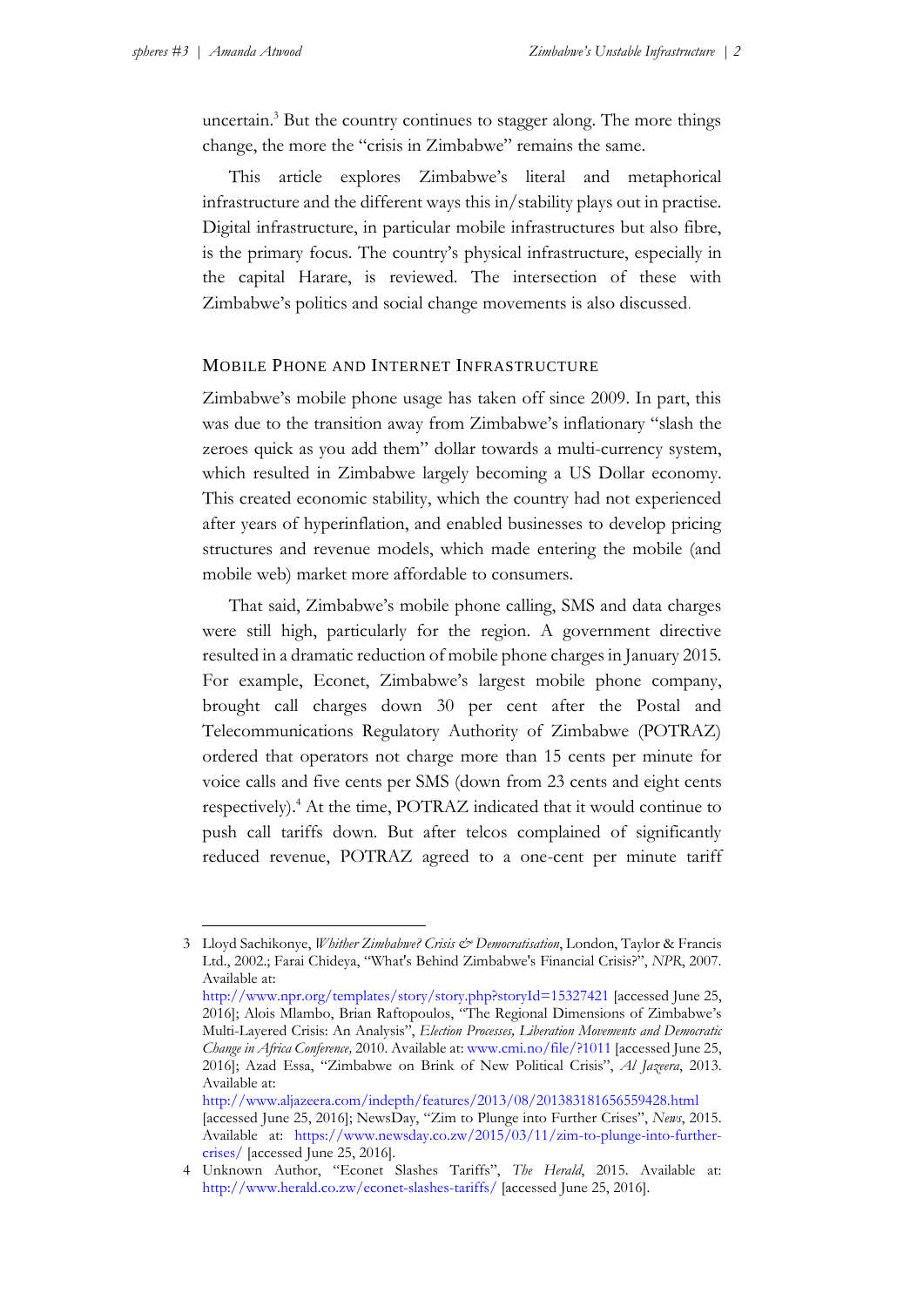increase in January 2016.<sup>5</sup>

Mobile phone and mobile web use grew rapidly, and were stalled only by Zimbabwe's economic difficulties. <sup>6</sup> The figures for the fourth quarter of 2014 suggest a decline in mobile revenue and internet penetration from the previous quarter. <sup>7</sup> But the December 2015 figures showed an increase to 95.4 per cent<sup>8</sup>, aided in part, perhaps, by the tariff reduction ordered by POTRAZ.

According to POTRAZ, by the end of 2015, Zimbabwe had over 6.5 million active internet subscriptions, putting the national internet penetration rate at 48.1 per cent (an individual or organisation may hold more than one subscription in their name).<sup>9</sup> Of these internet subscriptions, 97.5 per cent are connections happening over mobile phone/tablet 3G mobile data connections.<sup>10</sup> Mobile data usage is also increasing. Largely thanks to WhatsApp and Facebook data bundles, mobile data usage for the last quarter of 2015 was up 27.4 per cent on the previous quarter. $^{11}$ 

Perhaps because of the limitations of mobile being one's primary way of accessing the Internet, or the costs of mobile data, or other factors, only a minority of Zimbabweans report that the Internet is their primary sources of news. According to data from the Afrobarometer Round Six survey, the majority of Zimbabweans access news via radio, particularly in the rural areas. Seventy-eight per cent of Zimbabweans say that they "never" get news via social media, and 75 per cent "never" get news via the Internet. 12

-

<sup>5</sup> Nigel Gambanga, "POTRAZ Effects One Cent Increase on Voice Tariffs", *TechZim*, 2016. Available at: [http://www.techzim.co.zw/2016/01/potraz-effects-1-cent](http://www.techzim.co.zw/2016/01/potraz-effects-1-cent-increase-voice-tariffs/#.Vwjd3qR942w)[increase-voice-tariffs/#.Vwjd3qR942w](http://www.techzim.co.zw/2016/01/potraz-effects-1-cent-increase-voice-tariffs/#.Vwjd3qR942w) [accessed June 25, 2016].

<sup>6</sup> Nigel Gambanga, "Zim Telecoms Stats from POTRAZ Show Decline in Mobile Revenue, Internet Penetration", *TechZim*, 2015. Available at: [http://www.techzim.co.zw/2015/04/zim-telecoms-stats-from-potraz-show-decline](http://www.techzim.co.zw/2015/04/zim-telecoms-stats-from-potraz-show-decline-in-mobile-revenue-internet-penetration/)[in-mobile-revenue-internet-penetration/](http://www.techzim.co.zw/2015/04/zim-telecoms-stats-from-potraz-show-decline-in-mobile-revenue-internet-penetration/) [accessed June 25, 2016].

<sup>7</sup> Ibid.

<sup>8</sup> Nigel Gambanga, "Latest POTRAZ Report Shows Increase in Zimbabwe's Mobile Internet Penetration", *TechZim*, 2016. Available at: [http://www.techzim.co.zw/2016/03/latest-potraz-report-shows-increase-zimbabwes](http://www.techzim.co.zw/2016/03/latest-potraz-report-shows-increase-zimbabwes-mobile-internet-penetration/)[mobile-internet-penetration/](http://www.techzim.co.zw/2016/03/latest-potraz-report-shows-increase-zimbabwes-mobile-internet-penetration/) [accessed June 25, 2016].

<sup>9</sup> Ibid.

<sup>10</sup> Ibid.

<sup>11</sup> Ibid.

<sup>12</sup> Unknown Author, "Public Perceptions of Corruption, Trust in State Institutions, China's Influence, Media Usage and Medical Male Circumcision. Findings from the Afrobarometer Round 6 Survey in Zimbabwe", *Afrobarometer*, 2015. Available at: [http://afrobarometer.org/media-briefings/zimbabwe-chinas-influence-corruption](http://afrobarometer.org/media-briefings/zimbabwe-chinas-influence-corruption-media-usage-and-male-circumcision)[media-usage-and-male-circumcision](http://afrobarometer.org/media-briefings/zimbabwe-chinas-influence-corruption-media-usage-and-male-circumcision) [accessed June 27, 2016].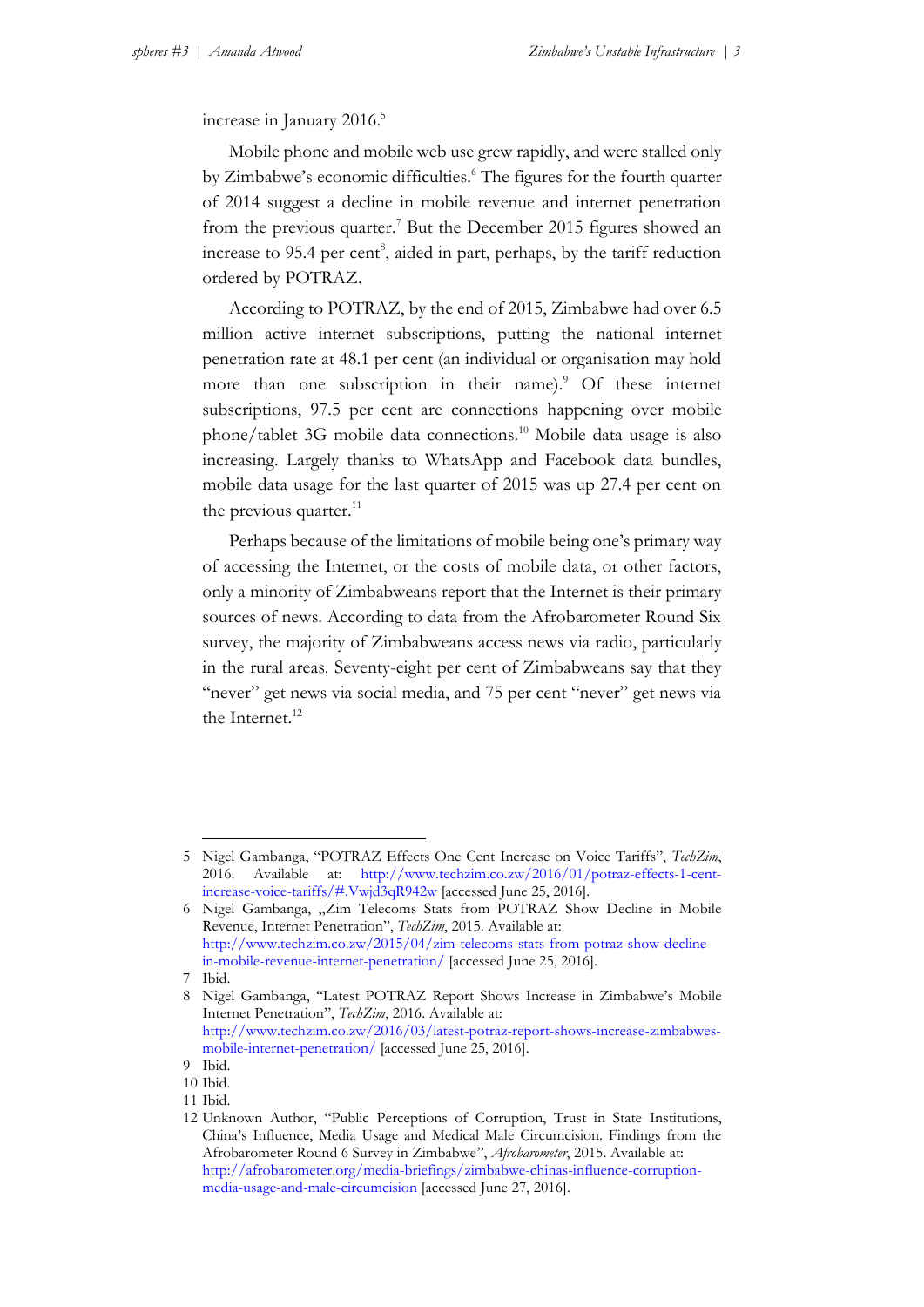#### TELECEL: UNSTABLE MOBILE OPERATOR

The experience of Telecel provides a perfect illustration of just how unstable infrastructure can be in a context like Zimbabwe's. Three mobile phone companies currently operate in Zimbabwe: Econet, the privatelyowned giant of the mobile phone industry, the state-owned NetOne,<sup>13</sup> and Telecel.

Telecel operated under private ownership from 1998 until April 2016, when it became Zimbabwe's third licensed mobile operator. It has been alternated between being the country's second or third largest mobile telecommunications company, and has invested an estimated USD 237 million into Zimbabwe's mobile phone infrastructure. 14

But POTRAZ cancelled Telecel's operating license effective April 28, 2015, and gave the company 30 days to continue to provide services and 60 days to decommission its equipment. A month earlier, Zimbabwe's ICT Minister, Supa Mandiwanzira, had told journalists that Cabinet had approved the closure of Telecel because it was operating without a license, and because it was in violation of the country's indigenisation regulations. <sup>15</sup> Telecel disputed this and said that its licensing requirements with the government had been met. <sup>16</sup> Telecel applied to the High Court to have its permit reinstated, and was granted a provisional order which enabled it to continue operating whilst the dispute was being battled out in court.<sup>17</sup> This order gave Telecel the opportunity to appeal to the Minster of ICTs, present a statement outlining its license fee payments, and clarify its ownership issue and shares structure and explain how this is in line with Zimbabwe's indigenisation regulations.<sup>18</sup>

Whilst Telecel was able to demonstrate that it had paid its license fees, and paid its June 2015 fee on time,<sup>19</sup> the indigenisation regulations proved

-

<sup>13</sup> Unknown Author, "Massive Management Shake-Up at NetOne", *The Herald*, 2015. Available at: <http://www.herald.co.zw/massive-management-shake-up-at-netone/> [accessed June 25, 2016].

<sup>14</sup> Ndamu Sandu, "Telecel Closure Blow to Economy", *The Standard*, 2015. Available at: <http://www.thestandard.co.zw/2015/05/03/telecel-closure-blow-to-economy/> [accessed June 25, 2016].

<sup>15</sup> Ibid.

<sup>16</sup> Nigel Gambanga, "Telecel Says It's Met Its End of the Licence Payment Deal, Starts Social Media Campaign", *TechZim*, 2015. Available at: [http://www.techzim.co.zw/2015/05/telecel-says-its-met-its-end-of-the](http://www.techzim.co.zw/2015/05/telecel-says-its-met-its-end-of-the-licencepayment-deal-starts-social-media-campaign/)[licence-payment-deal-starts-social-media-campaign/](http://www.techzim.co.zw/2015/05/telecel-says-its-met-its-end-of-the-licencepayment-deal-starts-social-media-campaign/) [accessed June 25, 2016].

<sup>17</sup> Unknown Author, "Latest: Telecel Granted Provisional Order", *The Herald*, 2015. Available at: <http://www.herald.co.zw/latest-telecel-granted-provisional-order/> [accessed June 25, 2016].

<sup>18</sup> Nigel Gambanga, "Telecel Basks in Judicial Sympathy – Great, But What Happens Next?", *TechZim*, 2015. Available at: [http://www.techzim.co.zw/2015/05/telecel](http://www.techzim.co.zw/2015/05/telecel-basks-in-judicial-sympathy-great-but-what-happens-next/)[basks-in-judicial-sympathy-great-but-what-happens-next/](http://www.techzim.co.zw/2015/05/telecel-basks-in-judicial-sympathy-great-but-what-happens-next/) [accessed June 25, 2016].

<sup>19</sup> Pardon Gatsi, "Telecel Pays License Fee Instalment for June", *Tech Unzipped*, 2015. Available at: [http://techunzipped.com/2015/07/telecel-pays-licence-fee-instalment](http://techunzipped.com/2015/07/telecel-pays-licence-fee-instalment-for-june/)[for-june/](http://techunzipped.com/2015/07/telecel-pays-licence-fee-instalment-for-june/) [accessed June 25, 2016].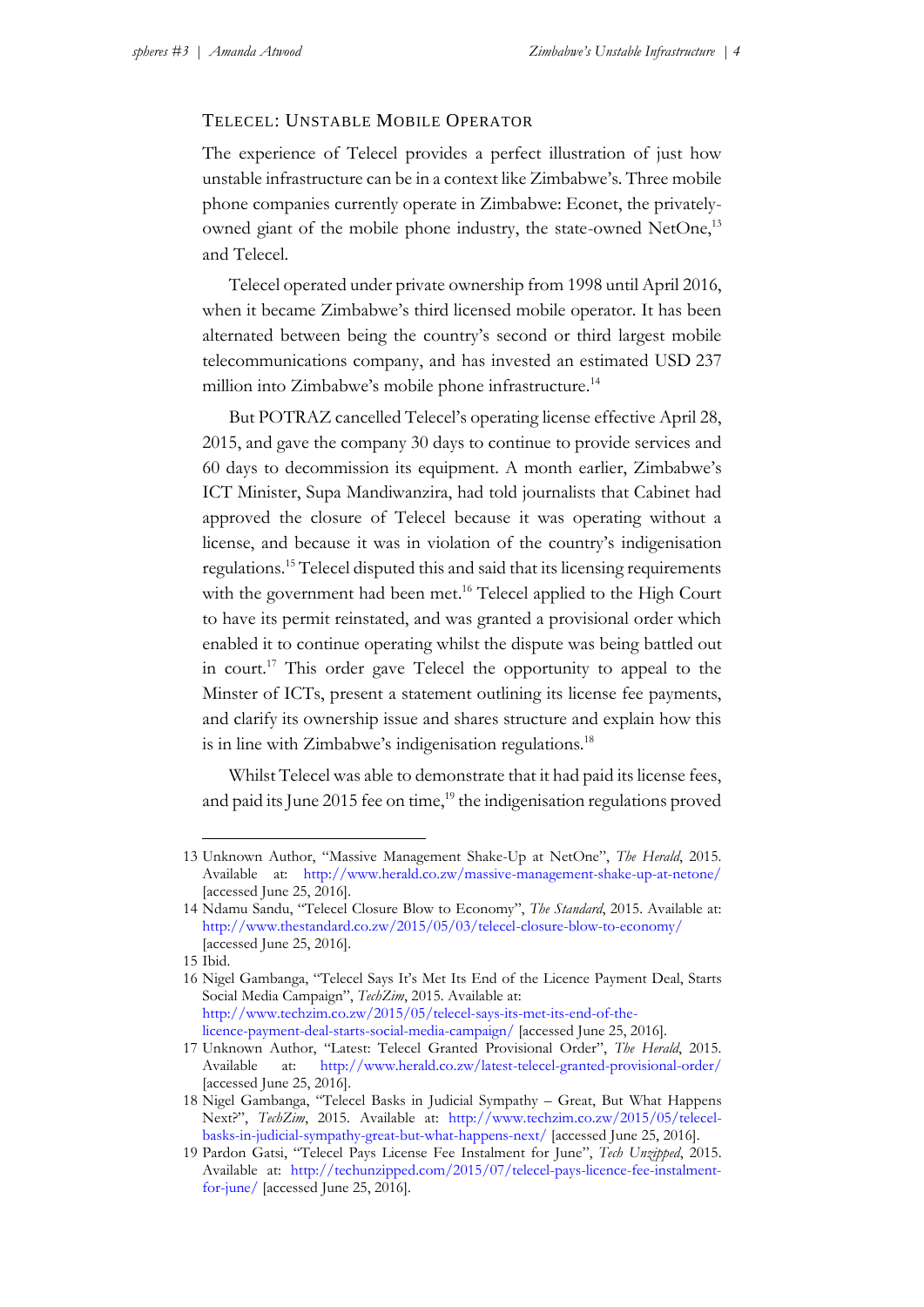-

harder for the company to meet. Zimbabwe's indigenisation regulations require that at least 51 per cent of a business operating in Zimbabwe must be owned by indigenous Zimbabweans. This is particularly the case if a business is in a key sector such as mining, manufacturing or communications, or has a net asset value of more than USD 500,000.<sup>20</sup> According to the Indigenisation and Economic Empowerment Act, an "indigenous Zimbabwean" is defined as: "any person who, before the 18th April, 1980, was disadvantaged by unfair discrimination on the grounds of his or her race, and any descendant of such person, and includes any company, association, syndicate or partnership of which indigenous Zimbabweans form the majority of the members or hold the controlling interest."<sup>21</sup>

The legality of these regulations has been questioned, as has their selective application. Government itself has not always maintained a clear line about the regulations, their target and their enforcement. According to the Constitution and legal researcher Derek Matyszak, "[t]he defining characteristic of Zimbabwe's indigenisation policy has been the wide disjuncture between the law (as it is), government pronouncements of the law (as they would like the public to believe it to be) and the policy in practice."<sup>22</sup>

The Telecel ownership issue, and its non-compliance with Zimbabwe's indigenisation regulations, made headlines throughout 2015.<sup>23</sup> At the start of the year, 40 per cent of Telecel was owned by the Empowerment Corporation (EC), an indigenous entity, <sup>24</sup> and 60 per cent by Vimpelcom. <sup>25</sup> Vimpelcom had been looking to sell its stake in Telecel

<sup>20</sup> Parliament of Zimbabwe, "Indigenisation and Economic Empowerment (General) Regulations, 2010, S.I. 21/2010 (Amended)", *kubatana.net*, 2011. Available at: <http://archive.kubatana.net/html/archive/legisl/110325indreg.asp> [accessed June 25, 2016].

<sup>21</sup> Parliament of Zimbabwe, "Indigenisation and Economic Empowerment (General) Regulations, 2010, S.I. 21/2010 (Amended)", k*ubatana.net*, 2011. Available at: <http://archive.kubatana.net/html/archive/legisl/110325indreg.asp> [accessed June 25, 2016].

<sup>22</sup> Derek Matyszak, "Madness and Indigenisation: A History of Insanity in the Age of Lawlessness", *Research and Advocacy Unit (RAU)*, 2014. Available at: [http://www.researchandadvocacyunit.org/system/files/Lawlessness%20%26%20Indi](http://www.researchandadvocacyunit.org/system/files/Lawlessness%20%26%20Indigenisation%20in%20Zimbabwe.pdf) [genisation%20in%20Zimbabwe.pdf](http://www.researchandadvocacyunit.org/system/files/Lawlessness%20%26%20Indigenisation%20in%20Zimbabwe.pdf) [accessed June 25, 2016].

<sup>23</sup> L. S. M Kabweza, "Zim ICT Minister 'Cancels' Telecel's License. Accuses Vimpelcom of Speculation", *TechZim*, 2015. Available at: [http://www.techzim.co.zw/2015/02/ict](http://www.techzim.co.zw/2015/02/ict-minister-cancels-telecels-license-accuses-vimpelcom-of-speculation/)[minister-cancels-telecels-license-accuses-vimpelcom-of-speculation/](http://www.techzim.co.zw/2015/02/ict-minister-cancels-telecels-license-accuses-vimpelcom-of-speculation/) [accessed June 25, 2016].

<sup>24</sup> Nigel Gambanga, "Makamba Finally Speaks on Telecel Shareholding, Announces Move to Resolve Issue", *TechZim*, 2015. Available at: [http://www.techzim.co.zw/2015/02/makamba-finally-speaks-on-telecel](http://www.techzim.co.zw/2015/02/makamba-finally-speaks-on-telecel-shareholding-announces-move-to-resolve-issue/)[shareholding-announces-move-to-resolve-issue/](http://www.techzim.co.zw/2015/02/makamba-finally-speaks-on-telecel-shareholding-announces-move-to-resolve-issue/) [accessed June 25, 2016].

<sup>25</sup> L. S. M. Kabweza, "Sale of Telecel to Proceed as Makamba & Co Agree to 1997 Shareholding", *TechZim*, 2015. Available at: [http://www.techzim.co.zw/2015/03/sale](http://www.techzim.co.zw/2015/03/sale-telecel-proceed-makamba-co-agree-1997-shareholding/)[telecel-proceed-makamba-co-agree-1997-shareholding/](http://www.techzim.co.zw/2015/03/sale-telecel-proceed-makamba-co-agree-1997-shareholding/) [accessed June 25, 2016].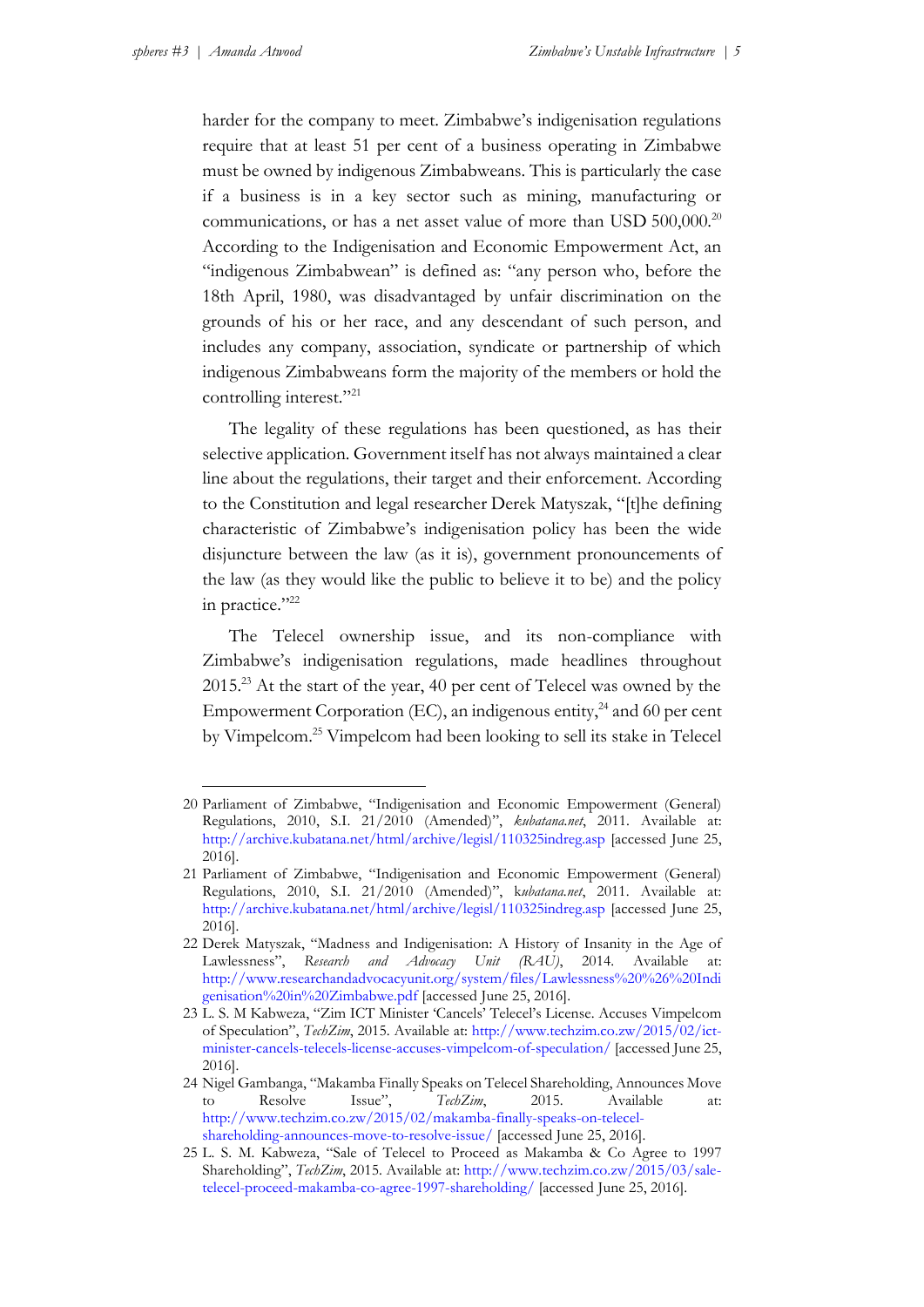-

even before the licensing issue came up. <sup>26</sup> However, efforts to find a new investor in Telecel were stalled for at least a year, in part because of the indigenisation regulations. <sup>27</sup> In April 2015, Telecel's indigenisation proposal, which was to transfer 11 per cent of the company from foreign shareholders to Zimbabwean employees of Telecel, was rejected by POTRAZ. <sup>28</sup> In November 2015, the government bought out Vimplecom's 60 per cent stake for USD 40 million.<sup>29</sup> And in April 2016, the parastatal National Social Security Authority (NSSA) was reported to have bought the 40 per cent stake, which had been owned by EC, consolidating the government's ownership of Telecel. <sup>30</sup> Some analysts argue that the government wanted to acquire Telecel and so created legal issues for the company in order to dissuade other potential buyers.<sup>31</sup>

Two reasons behind the government's desire to acquire Telecel are related to the country's economic and socio-political infrastructure. Zimbabwe's tax revenue is declining, <sup>32</sup> but its recurring costs such as the civil servants' wages (83 per cent of the country's USD 4 billion budget) are not decreasing. <sup>33</sup> Economically, telecommunications is currently one of Zimbabwe's more vibrant local industries. According to research commissioned by POTRAZ, Zimbabweans spend over USD 500 million per year on airtime.<sup>34</sup> Given that Zimbabwe's entire household spending is around USD 12 billion (including rent and durable products such as

<sup>26</sup> L. S. M. Kabweza, "Zim ICT Minister 'Cancels' Telecel's License. Accuses Vimpelcom of Speculation", *TechZim*, 2015. Available at: [http://www.techzim.co.zw/2015/02/ict](http://www.techzim.co.zw/2015/02/ict-minister-cancels-telecels-license-accuses-vimpelcom-of-speculation/)[minister-cancels-telecels-license-accuses-vimpelcom-of-speculation/](http://www.techzim.co.zw/2015/02/ict-minister-cancels-telecels-license-accuses-vimpelcom-of-speculation/) [accessed June 25, 2016].

<sup>27</sup> L. S. M. Kabweza, "Finally, Someone to Buy Telecel. Brainworks Moves to End Indigenisation Impasse", *TechZim*, 2015. Available at: [http://www.techzim.co.zw/2015/01/someone-finally-to-buy-telecel-brainworks](http://www.techzim.co.zw/2015/01/someone-finally-to-buy-telecel-brainworks-moves-to-end-indigenisation-impasse/)[moves-to-end-indigenisation-impasse/](http://www.techzim.co.zw/2015/01/someone-finally-to-buy-telecel-brainworks-moves-to-end-indigenisation-impasse/) [accessed June 25, 2015].

<sup>28</sup> L. S. M. Kabweza, "POTRAZ Revokes Telecel Zimbabwe License, Orders Shut Down within 30 Days", *TechZim*, 2015. Available at: [http://www.techzim.co.zw/2015/04/potraz-revokes-telecel-zim-licence-orders-shut](http://www.techzim.co.zw/2015/04/potraz-revokes-telecel-zim-licence-orders-shut-within-30-days/)[within-30-days/](http://www.techzim.co.zw/2015/04/potraz-revokes-telecel-zim-licence-orders-shut-within-30-days/) [accessed June 25, 2016].

<sup>29</sup> Faith Zaba, "Govt Takes Over Telecel", *Zimbabwe Independent*, 2015. Available at: <http://www.theindependent.co.zw/2015/11/13/govt-takes-over-telecel/> [accessed June 25, 2016].

<sup>30</sup> Unknown Author, "NSSA Eyes 40pc Stake in Telecel", *The Herald*, 2016. Available at: <http://www.herald.co.zw/nssa-eyes-40pc-stake-in-telecel/> [accessed June 25, 2016].

<sup>31</sup> Faith Zaba, "Govt Takes Over Telecel", 2015

<sup>32</sup> Taurai Mangudhla, "Govt Crafts Measures to Punish Tax Offenders", *Zimbabwe Independent*, 2016. Available at: [http://www.theindependent.co.zw/2016/01/15/govt](http://www.theindependent.co.zw/2016/01/15/govt-crafts-measures-to-punish-tax-offenders/)[crafts-measures-to-punish-tax-offenders/](http://www.theindependent.co.zw/2016/01/15/govt-crafts-measures-to-punish-tax-offenders/) [accessed June 25, 2016].

<sup>33</sup> International Crisis Group, "Zimbabwe: Stranded in Stasis", *Crisis Group Africa Briefing*, No. 118, 2016. Available at: [http://www.crisisgroup.org/~/media/Files/africa/southern-africa/zimbabwe/b118](http://www.crisisgroup.org/~/media/Files/africa/southern-africa/zimbabwe/b118-zimbabwe-stranded-in-stasis.pdf) [zimbabwe-stranded-in-stasis.pdf](http://www.crisisgroup.org/~/media/Files/africa/southern-africa/zimbabwe/b118-zimbabwe-stranded-in-stasis.pdf) [accessed June 25, 2016].

<sup>34</sup> Unknown Author, "Zimbabweans Spend US\$500 Million on Airtime", *Zimeye,* 2016. Available at: <http://www.zimeye.net/zimbabweans-spend-us500-million-on-airtime/> [accessed June 25, 2016].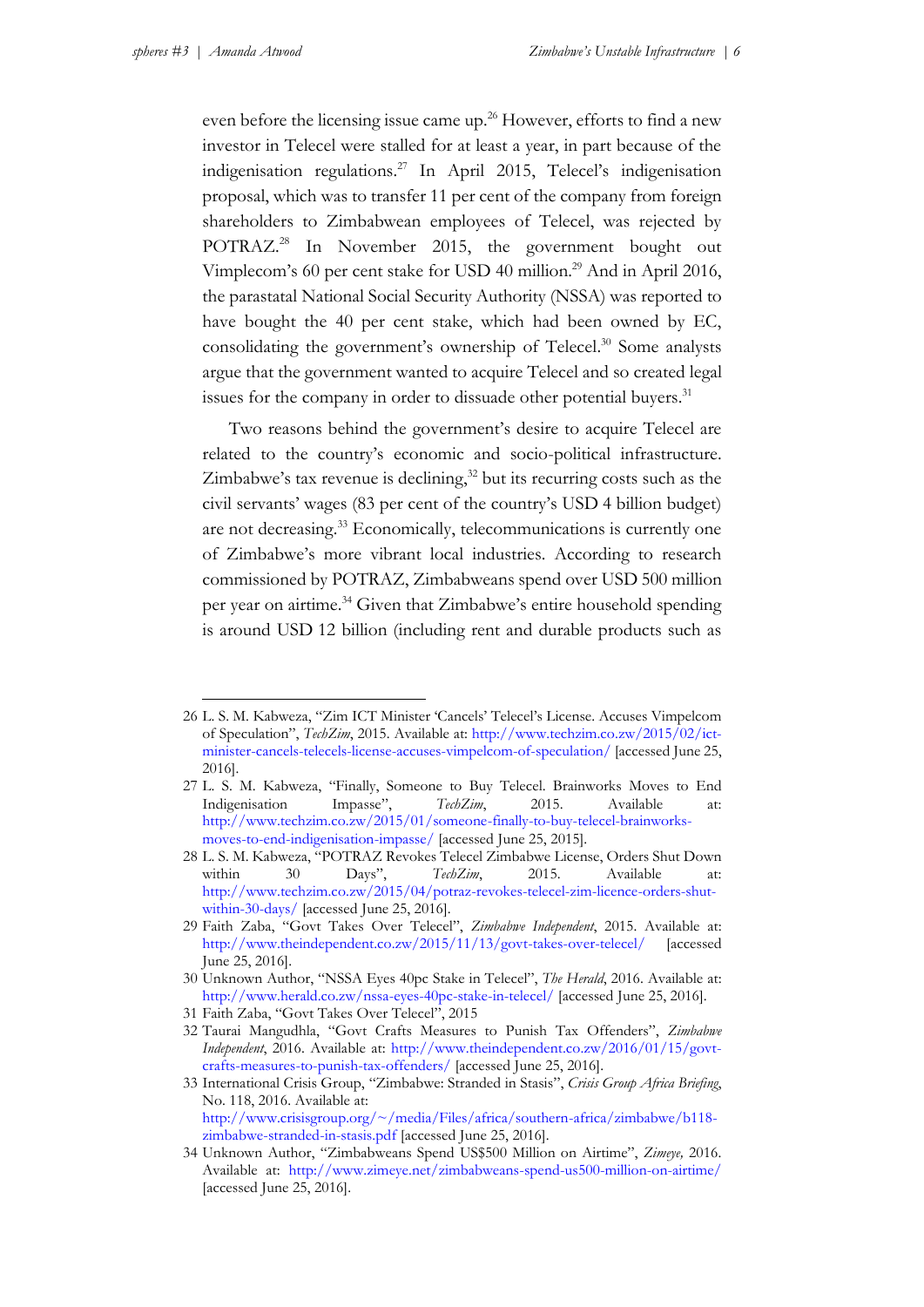cars), $35$  a third of which are imports, $36$  this USD airtime expenditure represents a significant portion of local revenue. By owning Telecel and NetOne, the government now owns nearly half of Zimbabwe's mobile phone market. 37

Socio-politically, greater ownership of the mobile space makes it easier to control, censor and regulate. In order to maintain international relations, and access international financing, Zimbabwe tries to keep a veneer of media and press freedom. But the government's autocratic tendencies regularly come out in its rhetoric. Returning from a recent trip to Japan in April 2016, President Mugabe addressed his supporters and acknowledged that while the government wants technology to be advanced, it's also looking at China's internet security measures as a model for Zimbabwe. <sup>38</sup> A week later, the state-run Sunday Mail reported that Zimbabwe's government is looking at regulating social media usage and is developing local social networking sites, following China's model with Weibo. <sup>39</sup> According to the Sunday Mail,

"these measures are tailored to protect citizens' rights following a surge in social media abuse through propagating falsehoods, defamation, character assassination and national security" threats."40

In March, a school headmaster was arrested for posting a photo mashup of President Mugabe and singer Rihanna on Facebook. He was charged with insulting the president, and faces a year in jail if convicted.<sup>41</sup> In April, a man was charged with "criminal nuisance" after having shared on a WhatsApp group a video clip suggesting that 92-year-old President

<u>.</u>

<sup>35</sup> Unknown Author, "Zimbabwe – Household final consumption expenditure", *indexmundi,* n. d.. Available at: [http://www.indexmundi.com/facts/zimbabwe/household-final-consumption-](http://www.indexmundi.com/facts/zimbabwe/household-final-consumption-expenditure)

[expenditure](http://www.indexmundi.com/facts/zimbabwe/household-final-consumption-expenditure) [accessed June 25, 2016].

<sup>36</sup> Unknown Author, "Zim's Import Bill Needs Urgent Curbing", *Manica Post*, 2014. Available at: <http://www.manicapost.com/zims-import-bill-needs-urgent-curbing/> [accessed June 27, 2016].

<sup>37</sup> Taurai Mangudhla, "Econet Loses Market Share", *Zimbabwe Independent*, 2016. Available at: <https://www.theindependent.co.zw/2016/03/18/econet-loses-market-share/> [accessed June 25, 2016].

<sup>38</sup> L. S. M. Kabweza, "Chinese Style Internet Censorship Coming to Zimbabwe", *TechZim*, 2016. Available at: [http://www.techzim.co.zw/2016/04/china-style-internet](http://www.techzim.co.zw/2016/04/china-style-internet-censorship-coming-to-zimbabwe-president-mugabe)[censorship-coming-to-zimbabwe-president-mugabe](http://www.techzim.co.zw/2016/04/china-style-internet-censorship-coming-to-zimbabwe-president-mugabe) [accessed June 25, 2016].

<sup>39</sup> Lincoln Towindo, "Government to Regulate Social Media", *The Sunday Mail*, 2016. Available at:<http://www.sundaymail.co.zw/social-media-regulation-is-nigh/> [accessed June 25, 2016].

<sup>40</sup> Ibid.

<sup>41</sup> Farai Mutsaka, The Associated Press, "In Zimbabwe, Make Fun of Robert Mugabe at Your Peril", *CTV News*, 2016. Available at: [http://www.ctvnews.ca/world/in](http://www.ctvnews.ca/world/in-zimbabwe-make-fun-of-robert-mugabe-at-your-peril-1.2830738)[zimbabwe-make-fun-of-robert-mugabe-at-your-peril-1.2830738](http://www.ctvnews.ca/world/in-zimbabwe-make-fun-of-robert-mugabe-at-your-peril-1.2830738) [accessed June 25, 2016].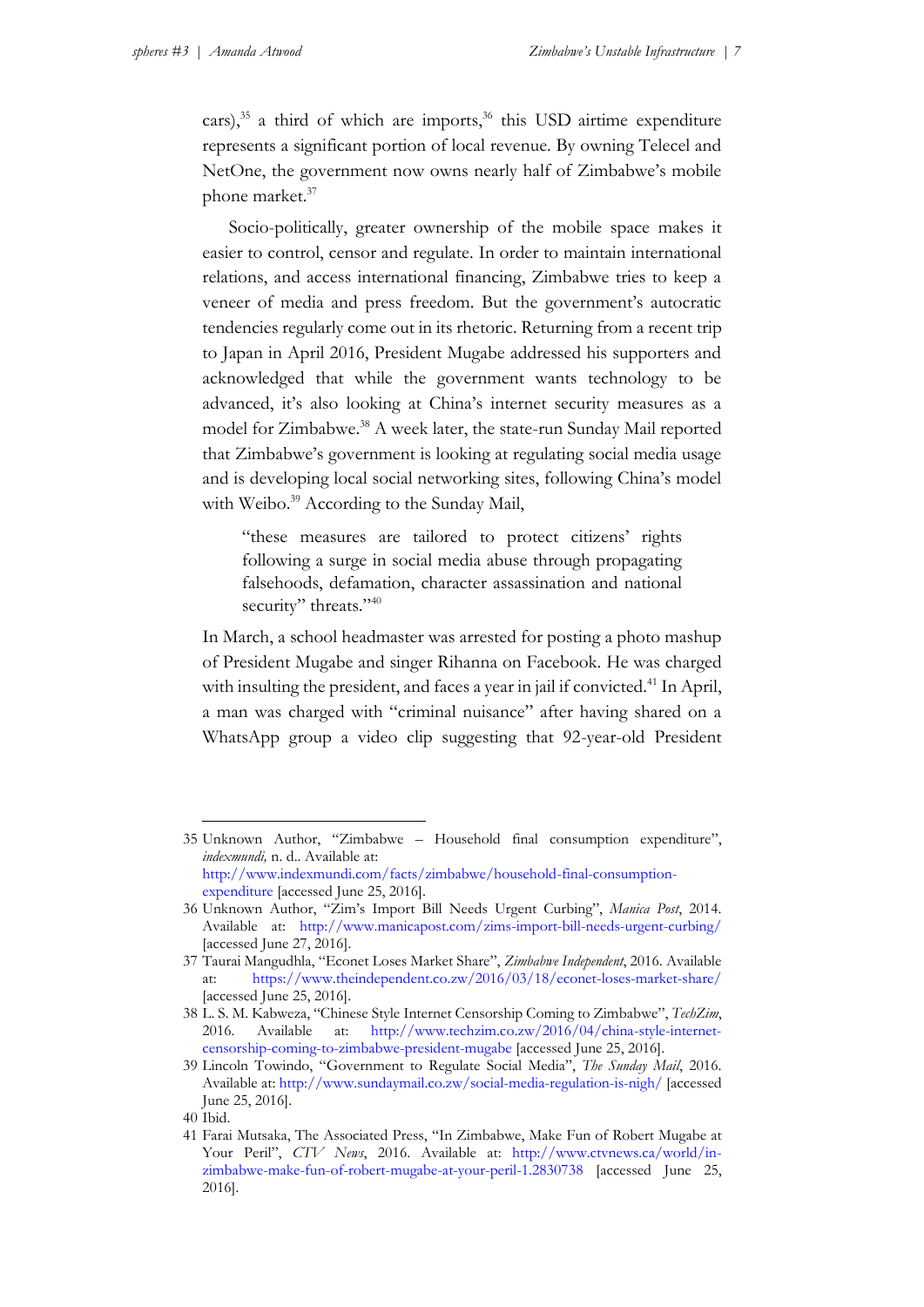Mugabe was incapacitated and had become a burden.<sup>42</sup> According to the Zimbabwe Independent, "Zimbabwe Lawyers for Human Rights (ZLHR) says it has represented over 150 people charged with insulting Mugabe since 2010."<sup>43</sup> These insult cases include in-person conversations as well as communications via social media. Many of the cases were dropped,<sup>44</sup> but it is hard not to view the government's acquisition of Telecel, and its talk of regulating social media, without suspicion.

#### URBAN INFRASTRUCTURE: HARARE WATER

The nation's capital, Harare, provides just one example of the extent of instability in Zimbabwe's infrastructure, both literally and metaphorically. Nicknamed "The Sunshine City", Harare has been losing its lustre over the past few years. City leaders' ambitions that Harare obtains the status of "World Class City" by 2025 have been dismissed as unrealistic by many concerned with the city's decaying infrastructure and increasing failures at service delivery.<sup>45</sup> According to the Zimbabwe Independent,

"a World Class City is one that has eight or more attributes of a modern city, including 'effective urban planning and management, decentralisation policies and appropriate institutions, a system that creates equal opportunities for all, participation of civil society, elected local officials, a favourable business environment, access to basic amenities and public transport and mobility'." 46

Harare currently boasts one of these: elected local officials – and even that is a matter of debate. The other seven are currently non-existent. Harare's water infrastructure provides a useful lens through which to view the challenges facing physical infrastructure in Harare, and Zimbabwe more widely. Water is more essential to health than roads or internet connectivity, but the provision of water, and maintenance of water and sewage infrastructure, has faced mismanagement and a lack of resources just as other infrastructure categories have.

A 2010 survey found that only 50 per cent of Harare's population had 24-7 water service, and 55 per cent of residents perceived the water to be

1

<sup>42</sup> Blessing Zulu, "Zimbabwe Intensifies Crackdown on Facebook, WhatsApp Messages 'Insulting' Mugabe", *VOA Zimbabwe*, 2016. Available at: <http://www.voazimbabwe.com/a/zimbabwe-mugabe-insult/3268562.html> [accessed June 25, 2016].

<sup>43</sup> Farai Mutsaka, "In Zimbabwe, Make Fun of Robert Mugabe at Your Peril", 2016.

<sup>44</sup> Ibid.

<sup>45</sup> Hazel Ndebele, "Zimbabwe Independent: Harare World Class Status a Pipe Dream", *Zimbabwe Independent*, 2015. Available at: [http://www.theindependent.co.zw/2015/02/13/harare-world-class-status](http://www.theindependent.co.zw/2015/02/13/harare-world-class-status-pipedream/)[pipedream/](http://www.theindependent.co.zw/2015/02/13/harare-world-class-status-pipedream/) [accessed June 25, 2016].

<sup>46</sup> Ibid.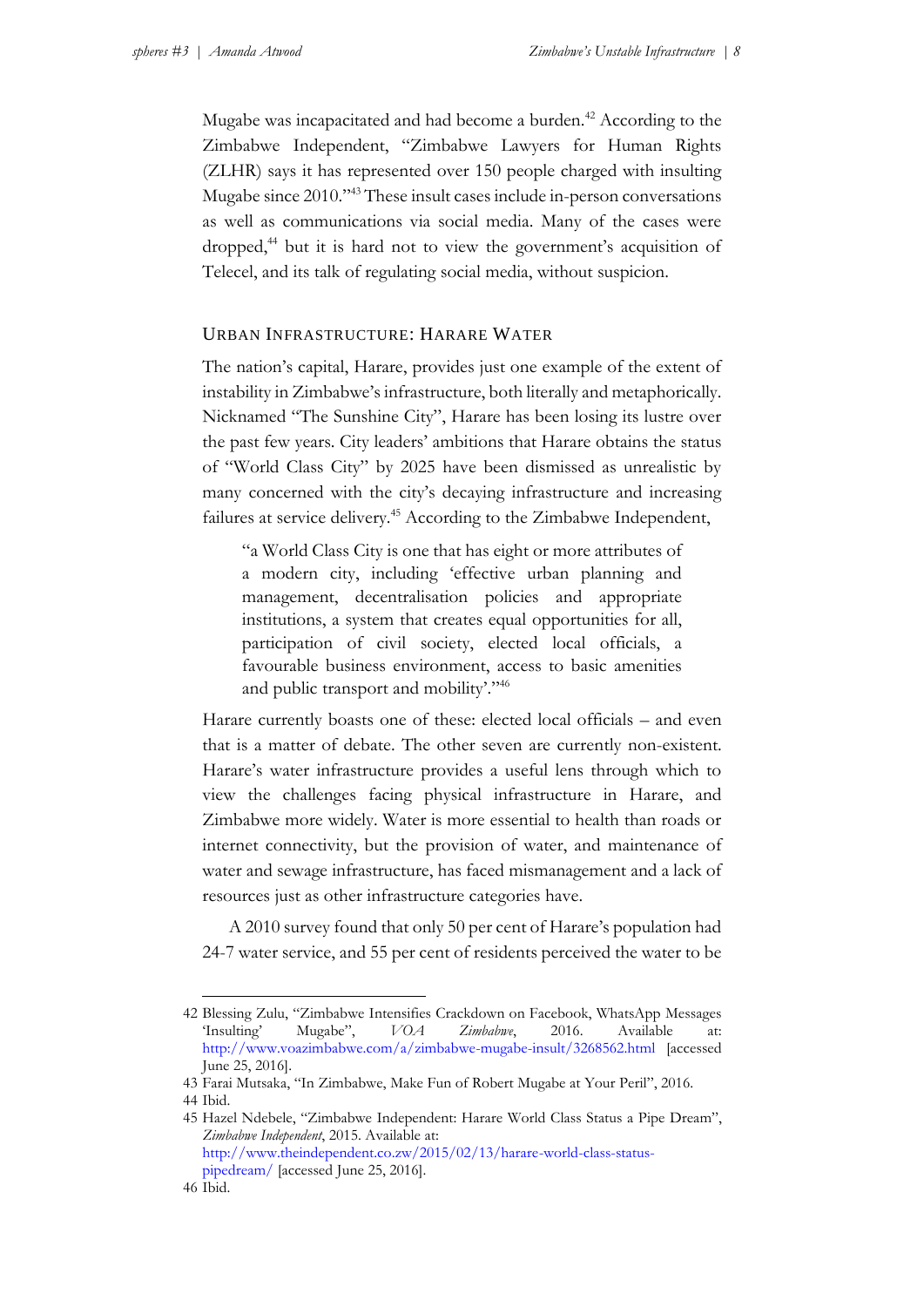of poor quality.<sup>47</sup> By November 2013, Harare's water problems were even worse, with an estimated 62 per cent of water being lost to non-revenue water (including leakages),<sup>48</sup> and the vast majority of residents experiencing water cuts at least once per week. The city council in part blamed Harare's aging piping infrastructure, and set itself the ambitious task of replacing this, an estimated 6.000 kilometres of piping. But between 2009 and 2013, only 150 kilometres had been replaced.<sup>49</sup> In December 2014, the City of Harare received 19.5 million dollars as part of a Zimfund grant to replace water pipes.<sup>50</sup> A 2009 loan agreement sourced 144 million dollars from China's Export Import Bank to rehabilitate Harare's water and sewage infrastructure. The China Exim loan project was supposed to last from April 2013 to March 2016.<sup>51</sup> According to Harare Mayor Bernard Manyenyi's State of the City Address of March 1, 2016, only 40 per cent of the work had been completed by then.<sup>52</sup> In addition, the city continues to lose 60 per cent of treated water due to burst pipes. When delivering his address, Mayor Manyenyi noted there were 180 burst pipes pending repair on that day. Among other things, the China Exim loan is expected to help replace pressure-reducing valves, bringing the number of daily water bursts from 25 to 12.<sup>53</sup>

Manyenyi did not suggest when the Exim loan work would be completed, but given that work was only 40 per cent complete by the time it was scheduled to be finished, it may be several more years before these improvements are finalised, and even they will not allow for 24-7 water provision for all Harare residents. An additional USD 179 million loan from China Communications Construction Company (CCCC) discussed in December 2015 is expected to further reduce physical water

<u>.</u>

<sup>47</sup> Mediel Hove, Auxillia Tirimboi, "A. Assessment of Harare Water Service Delivery", *Journal of Sustainable Development in Africa,* Vol. 23, No. 4, 2011. Available at: [http://www.jsd-africa.com/Jsda/Vol13No4\\_Summer2011\\_B/PDF/Assessment%20](http://www.jsdafrica.com/Jsda/Vol13No4_Summer2011_B/PDF/Assessment%20of%20Harare%20Water%20Service%20Delivery.pdf) [of%20Harare%20Water%20Service%20Delivery.pdf](http://www.jsdafrica.com/Jsda/Vol13No4_Summer2011_B/PDF/Assessment%20of%20Harare%20Water%20Service%20Delivery.pdf) [accessed June 25, 2016].

<sup>48</sup> Farai Dauramanzi, "City of Harare Drained by Leaks and Unpaid Bills", *Harare News*, 2013. Available at[: http://www.hararenews.co.zw/2013/11/city-of-harare-drained-by](http://www.hararenews.co.zw/2013/11/city-of-harare-drained-by-leaks-and-unpaid-bills/)[leaks-and-unpaid-bills/](http://www.hararenews.co.zw/2013/11/city-of-harare-drained-by-leaks-and-unpaid-bills/) [accessed June 25, 2016].

<sup>49</sup> Ibid.

<sup>50</sup> Unknown Author, "HCC Receives \$19.5m Grant for Water and Sewer Works", *Zimbabwe Mail*, 2014. Available at: [http://www.zimville.com/blogs/p/45855/hcc-receives-195m-grant-for-water-and-](http://www.zimville.com/blogs/p/45855/hcc-receives-195m-grant-for-water-and-sewer-works)

[sewer-works](http://www.zimville.com/blogs/p/45855/hcc-receives-195m-grant-for-water-and-sewer-works) [accessed June 27, 2016].

<sup>51</sup> Loverage Nhamoyebonde, "China Exim Loan for Harare Water Abused", *NewsDay*, 2015. Available at: [https://www.newsday.co.zw/2015/07/16/china-exim-bank-loan](https://www.newsday.co.zw/2015/07/16/china-exim-bank-loan-for-harare-water-infrastructure-abused/)[for-harare-water-infrastructure-abused/](https://www.newsday.co.zw/2015/07/16/china-exim-bank-loan-for-harare-water-infrastructure-abused/) [accessed June 25, 2016].

<sup>52</sup> Mayor Bernard Gabriel Manyenyeni, "State of the City Address", *City of Harare*, 2016. Available at:

[http://www.hararecity.co.zw/index.php/template-features-](http://www.hararecity.co.zw/index.php/template-features-3/mayor/speeches/mayor-s-state-of-the-city-address)

[<sup>3/</sup>mayor/speeches/mayor-s-state-of-the-city-address](http://www.hararecity.co.zw/index.php/template-features-3/mayor/speeches/mayor-s-state-of-the-city-address) [accessed June 25, 2016].

<sup>53</sup> Ibid.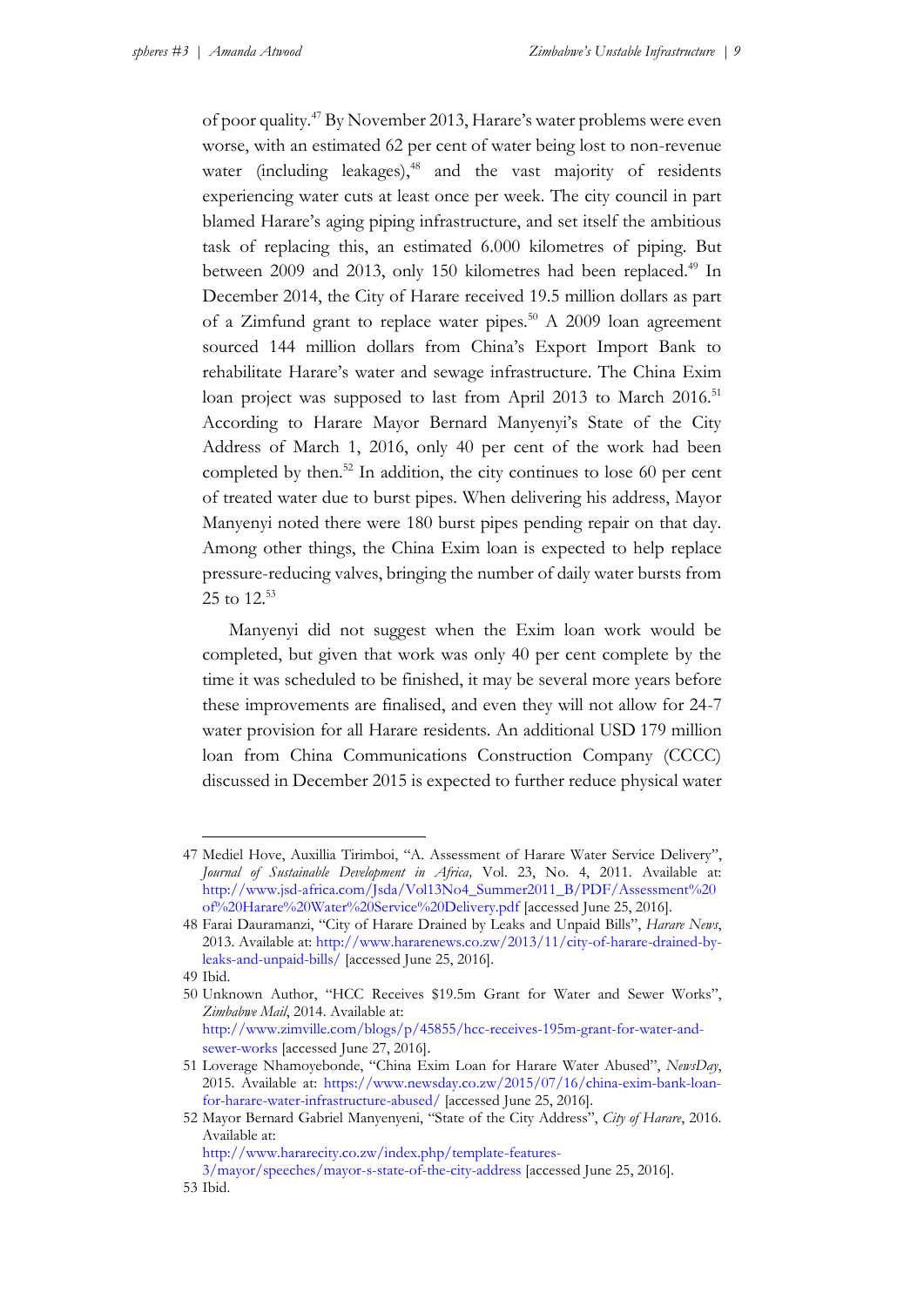loss, which will also increase supply.<sup>54</sup>

In July 2014, a special committee established to investigate allegations of corruption in regard to spending on the China Exim loan highlighted the City's inability to manage large scale projects or effectively evaluate large infrastructure tender bids.<sup>55</sup> If this is not addressed, the efficiency of the Exim and CCCC loans, as well as other city infrastructure projects, may be undermined.

#### POLITICAL AND SOCIAL INFRASTRUCTURE

Zimbabwe's political and social infrastructures of course influence and are influenced by its physical and digital infrastructure. A paper by the Research and Advocacy Unit (RAU) draws on the template of power developed by John Gaventa, and describes the visible, hidden and invisible power at work in Zimbabwe.

"Visible power in present day Zimbabwe resides in a wide range of state agents; the police, the army, and the Central Intelligence Organisation are primary amongst these. They are supplemented by a wide range of other government agencies; traditional leaders, local government officers, and even government officials such as teachers, headmasters, and the like. […] This network of overlapping agencies and agents provides a remarkable system of political control, and is documented in myriad reports by Zimbabwean civil society. This is attested to also by the documentation of the participation of all of these agencies and agents in the commission of gross human rights violations. All of this is visible every day for the ordinary Zimbabwean citizen, and an everyday reminder of the power of the state and its potential for inflicting violence. […]

For the citizen, the *visible* forms of power are supplemented by a network of *hidden* agents, directing the government officials and agents described above. Ostensibly, this is the government, acting through the executive and its ministries, but it is also evident that the President alone wields enormous power in many different ways: through appointments to executive and government posts, as well as through the use of presidential powers. […]

Thus, dealing with invisible power in Zimbabwe and Southern

<sup>54</sup> Nyemudzai Kakore, "Harare Water gets USD 179 Million Shot in the Arm", *The Herald*, 2016. Available at: [http://www.herald.co.zw/harare-water-gets-179m-shot-in-the](http://www.herald.co.zw/harare-water-gets-179m-shot-in-the-arm/)[arm/](http://www.herald.co.zw/harare-water-gets-179m-shot-in-the-arm/) [accessed June 25, 2016].

<sup>55</sup> Farai Dauramanzi, "Council Hears Committee Findings on Water Loan Abuse", *Harare News*, 2014. Available at: [http://www.hararenews.co.zw/2014/07/council-hears](http://www.hararenews.co.zw/2014/07/council-hears-committee-findings-on-water-loan-abuse/)[committee-findings-on-water-loan-abuse/](http://www.hararenews.co.zw/2014/07/council-hears-committee-findings-on-water-loan-abuse/) [accessed June 27, 2016].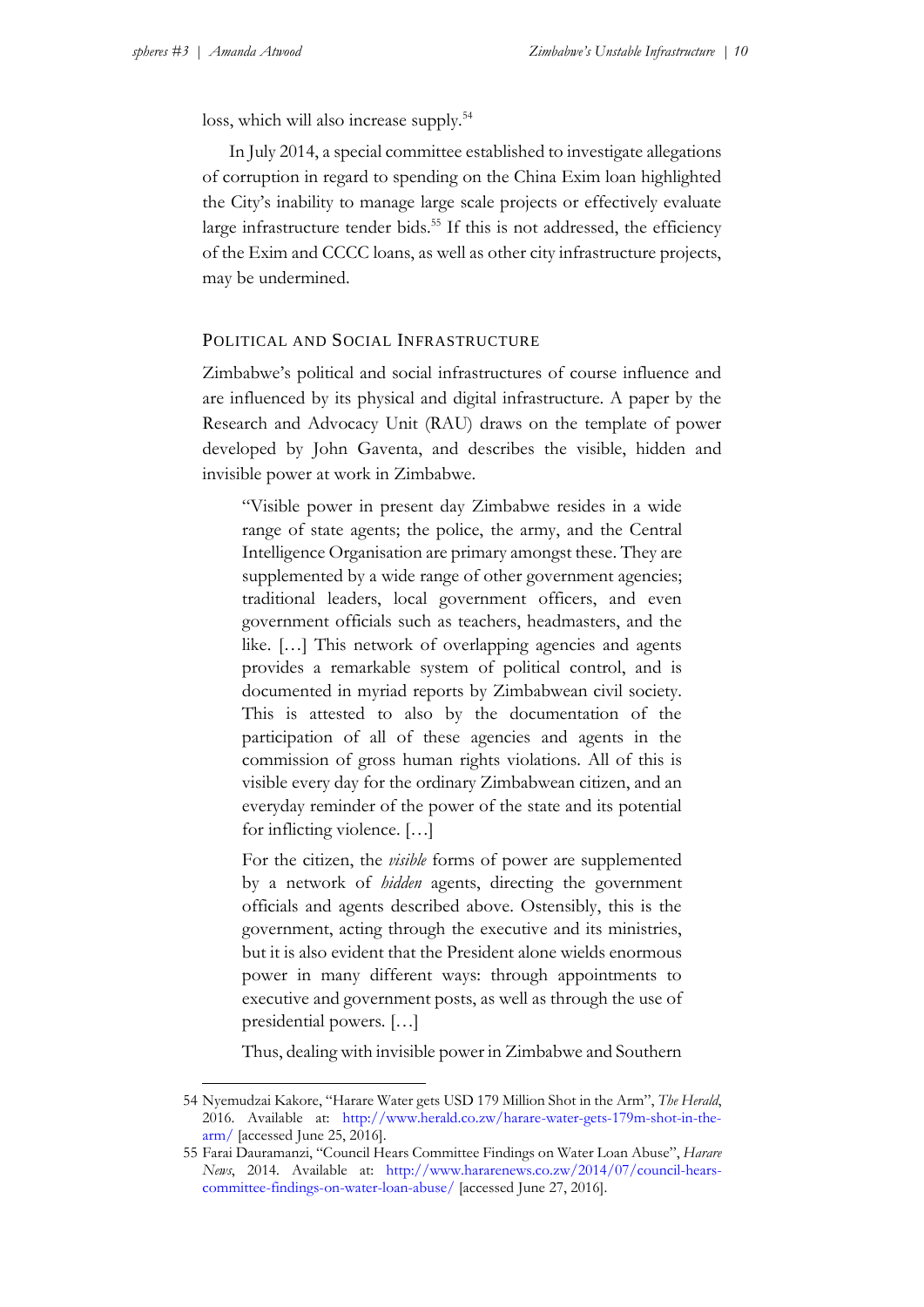1

Africa is not merely a matter of changing the ways in which structures operate – making them open to scrutiny, and becoming more transparent and accountable – but rather, as Gaventa points out, it requires the changing of minds, deeply ingrained feelings, and behaviours."<sup>56</sup>

These networks of power contribute to what has proven, so far at least, to be a very stable infrastructure of power in Zimbabwe since independence in 1980. Despite efforts by civil society, opposition parties and selected opinion leaders, as well as reports of factions, infighting and divisions, Zimbabwe's ruling party remains largely in control, and does not appear to be overly concerned about how others might judge its actions.

The Harare municipal water challenges described above represent a stark and compelling example of local authority failure, because access to water is a daily problem for urban residents in the absence of a reliable municipal supply. But this service delivery failure is just one example of Harare's larger challenges – potholes, street lights, storm drains, sewage systems, healthcare and schools all also suffer from the city's service delivery failures. These problems exist with distinguishing local characteristics, across all of Zimbabwe's urban authorities.

This decline in service delivery has presented new opportunities to use digital infrastructure to share experiences, focus dissent, and advocate for change. SMART Harare was launched by concerned Harare residents in March 2015.<sup>57</sup> The website crowdmaps residents' service delivery reports (water leaks, bulk water selling, etc.) in the hopes of painting a full picture of how Harare is doing in terms of the delivery of services such as roads, waste and sewage. Given the number of burst pipes mentioned by the Harare Mayor, persistent challenges with potholes<sup>58</sup> and the extent of illegal dumping in the city alone, this site could provide a valuable service through which residents can report concerns, and the city can learn about them, take action and fix them.

But unfortunately, the failure of the City of Harare to embrace ICTs has been a recurring frustration across a number of sectors.<sup>59</sup> SMART Harare has yielded little actual improvement in service delivery to date.

<sup>56</sup> Tony Reeler, "On Power in Zimbabwe", *Research and Advocacy Unit*, *RAU*, 2014. Available at: [http://www.researchandadvocacyunit.org/publication/transitional](http://www.researchandadvocacyunit.org/publication/transitional-justice-6)[justice-6](http://www.researchandadvocacyunit.org/publication/transitional-justice-6) [accessed June 25, 2016].

<sup>57</sup> Unknown Author, "Harare Municipality Services: Online Reporting Launched", *Harare News*, 2015. Available at: [http://www.hararenews.co.zw/2015/03/harare-municipality](http://www.hararenews.co.zw/2015/03/harare-municipality-services-online-reporting-launched/)[services-online-reporting-launched/](http://www.hararenews.co.zw/2015/03/harare-municipality-services-online-reporting-launched/) [accessed June 25, 2016].

<sup>58</sup> Farai Mukuwane, "Council Hires More Road Workers", *The Herald*, 2016. Available at: <http://www.herald.co.zw/council-hires-more-road-workers/> [accessed June 25, 2016].

<sup>59</sup> Mfundo Mlilo, "Service Delivery Hinged on ICTs", *The Standard*, 2014. Available at: <http://www.thestandard.co.zw/2014/08/24/service-delivery-hinged-icts/> [accessed June 25, 2016].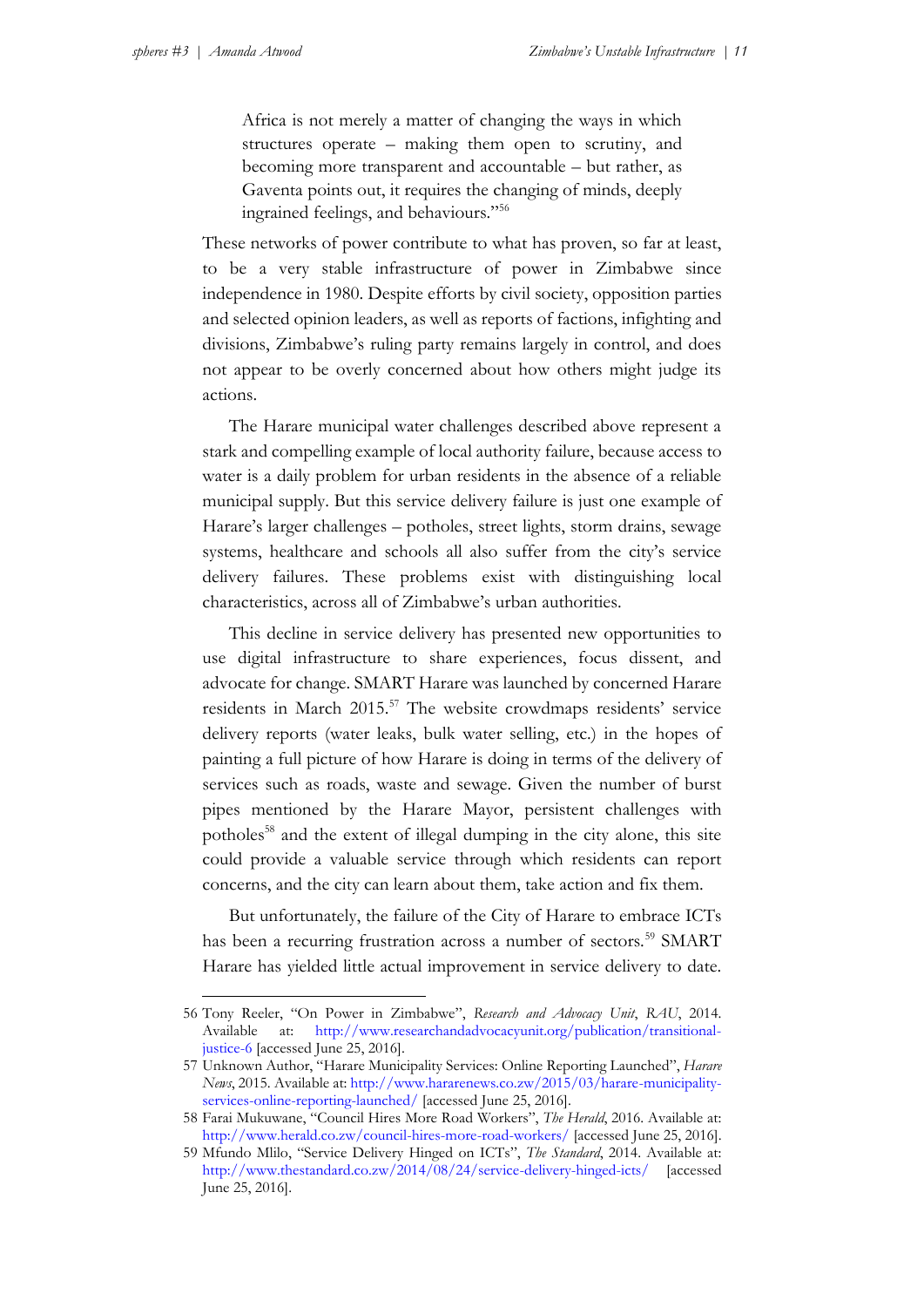Partly, local authorities such as the City of Harare genuinely lack funds for things like fuel, transport and spare parts. This is in part due to nonpayment of rates by residents who either cannot afford the bills, or who have lost interest in paying for services they never receive. But it is also partly due to the City's expenditure structure, which saw 48 per cent of spending go to salaries in 2013 and 2014. With a low and shrinking revenue base, and a wage bill that takes half its income, the City has little money left for necessary maintenance and repairs, let alone investment and capital costs. However, civil society organizations like the Combined Harare Residents Association and the Harare Residents Trust, argue that this would not be the case if the city did not pay the Town Clerk and Director's exorbitant monthly salaries and allowances, which disproportionately skew the wage bill.

The City of Harare's accounts are notoriously opaque. The annual budget statement shares only the most basic overview of revenue and expenditure, and repeated attempts to access the City's audited accounts (as is ostensibly the right of residents) are met with evasion and stonewalling. "Participatory budgeting" goes as far as annual "budget consultations" in which residents are told what the city will be spending next year, and on what. Salary schedules, itemised accounts, revenue and expenditure by ward are not available to residents, nor is there any ability to interrogate the city's finances.

In addition, the central government exercises a great deal of control over the city's affairs, even though the 2013 Constitution set the stage for devolution. In the most recent example, the Minister of Local Government, Saviour Kasukuwere, rescinded the city's appointment of James Mushore as Harare's Town Clerk, following the previous Town Clerk's resignation. The City of Harare advertised for the position, interviewed candidates, and selected Mushore. The Council then approved the decision and Mushore was hired. Just one day after he took office, however, Minister Kasukuwere rescinded the appointment, arguing the City did not follow the procedure outlined in the Urban Councils Act.<sup>60</sup> The Combined Harare Residents Association and Chitungwiza Residents Association are currently challenging Minister Kasukuwere in the High Court.<sup>61</sup>

All of these factors contribute to a generalised sense of helplessness and frustration of Zimbabweans, which may explain why there have been

<sup>60</sup> Harare Bureau, "Harare Town Clerk Hired, Fired in One Day", *The Herald*, 2016. Available at: <http://www.chronicle.co.zw/harare-town-clerk-hired-fired-in-one-day/> [accessed June 25, 2016].

<sup>61</sup> Tendai Kamhungira, "Harare Town Clerk Case Spills into Courts", *Daily News*, 2016. Available at: [https://www.dailynews.co.zw/articles/2016/04/01/harare-town-clerk](https://www.dailynews.co.zw/articles/2016/04/01/harare-town-clerk-case-spills-into-courts)[case-spills-into-courts](https://www.dailynews.co.zw/articles/2016/04/01/harare-town-clerk-case-spills-into-courts) [accessed June 25, 2016].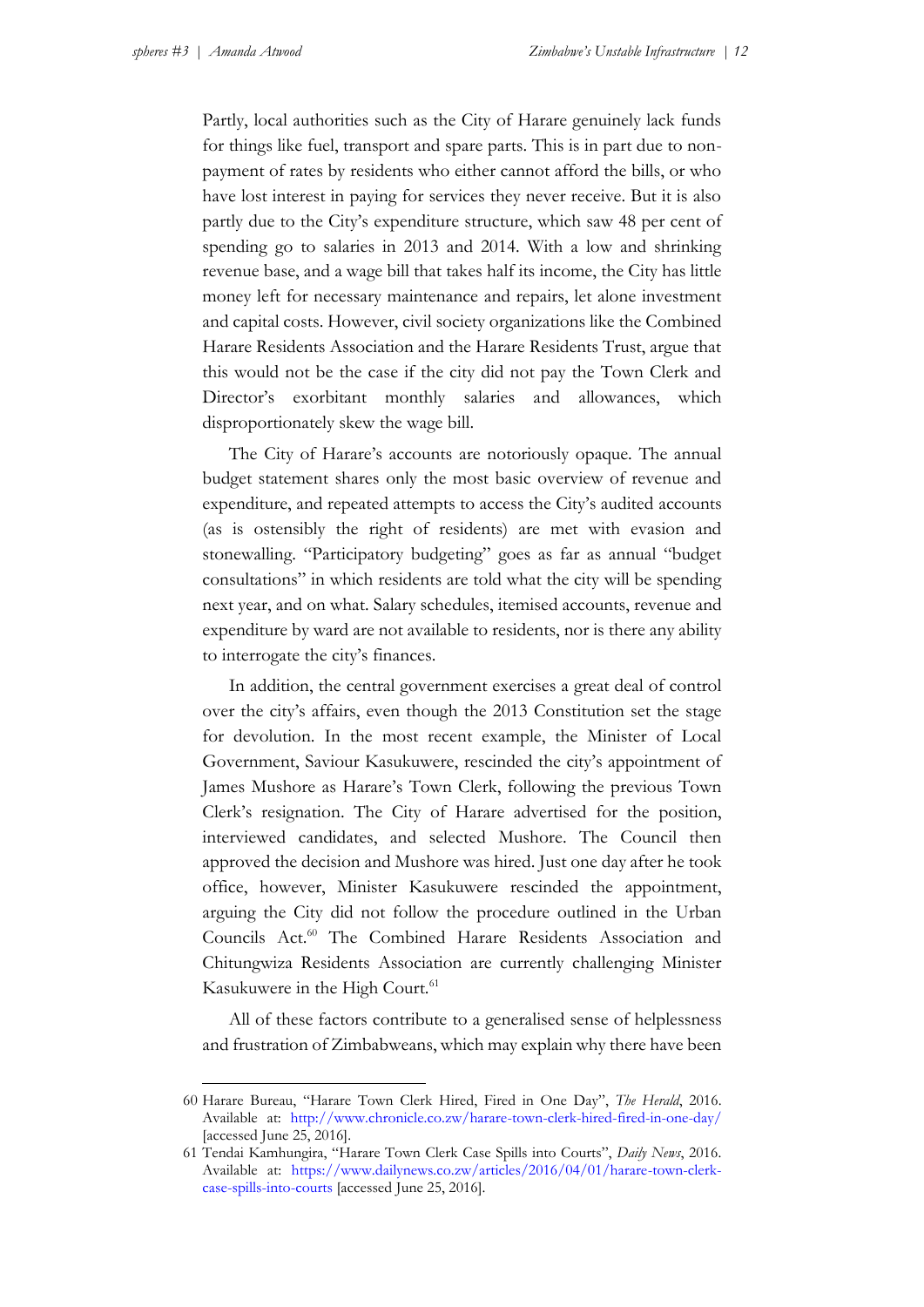only 250 reports entered into SMART Harare in the past year. According to the Afrobarometer, Zimbabweans consider it a duty to participate in community affairs, but 75 per cent are not a part of community groups, and 63 per cent say they haven't united with others to raise an issue.<sup>62</sup> Given that 78 per cent of Zimbabweans believe that MPs never or only sometimes try to listen to ordinary people, and 71 per cent believe local councillors never or only sometimes listen to ordinary people, perhaps this is not surprising.<sup>63</sup>

#### CORRUPTION: TECH FOR TRANSPARENCY

Several initiatives have tried to use technology to tackle Zimbabwe's pressing problem of corruption. According to the *Afrobarometer Round 6* data:

"– Over two-thirds (67 per cent) of adult Zimbabweans believe the level of corruption in the country has increased over the past year.

– Government receives poor ratings in the fight against corruption and generally incidents of corruption are underreported because people fear possible consequences.

– Zimbabweans generally feel helpless in terms of what they can offer in order to combat the social vice."<sup>64</sup>

In particular, 81 per cent of Harare residents believe that corruption has increased in the past year, and 49 per cent believe ordinary people cannot make a difference in the fight against corruption.<sup>65</sup> The last point may have stalled the uptake of independent anti-corruption measures, which have been initiated but achieved little success to date.

*I Paid a Bribe Zimbabwe*<sup>66</sup> was launched by Zimbabwean developer Tawanda Kembo in 2012, shortly after he himself had paid a bribe at a road block.<sup>67</sup> Kembo did not like the experience of bribing the police, and launched the website in order to enable Zimbabweans to report corruption anonymously. As the Afrobarometer research mentions, "incidents of corruption are underreported because people fear possible

<u>.</u>

<sup>62</sup> Stephen Ndoma, Richman Kokera, "Citizen Engagement in Zimbabwe at Lowest Level in a Decade", 2016.

<sup>63</sup> Ibid.

<sup>64</sup> Unknown Author, "Public Perceptions of Corruption, Trust in State Institutions, China's Influence, Media Usage and Medical Male Circumcision. Findings from the Afrobarometer Round 6 Survey in Zimbabwe", 2015.

<sup>65</sup> Ibid.

<sup>66</sup> Ipaidabribe, *Official Website*, 2013. Available at: <http://www.ipaidabribe.org.zw/> [accessed June 25, 2016].

<sup>67</sup> Unknown Author, "Ipaidabribe: Fighting Corruption in Zimbabwe. Tawanda Kembo, Voices of Africa", 2013. Available at:<http://www.ipaidabribe.org.zw/> [accessed June 25, 2016].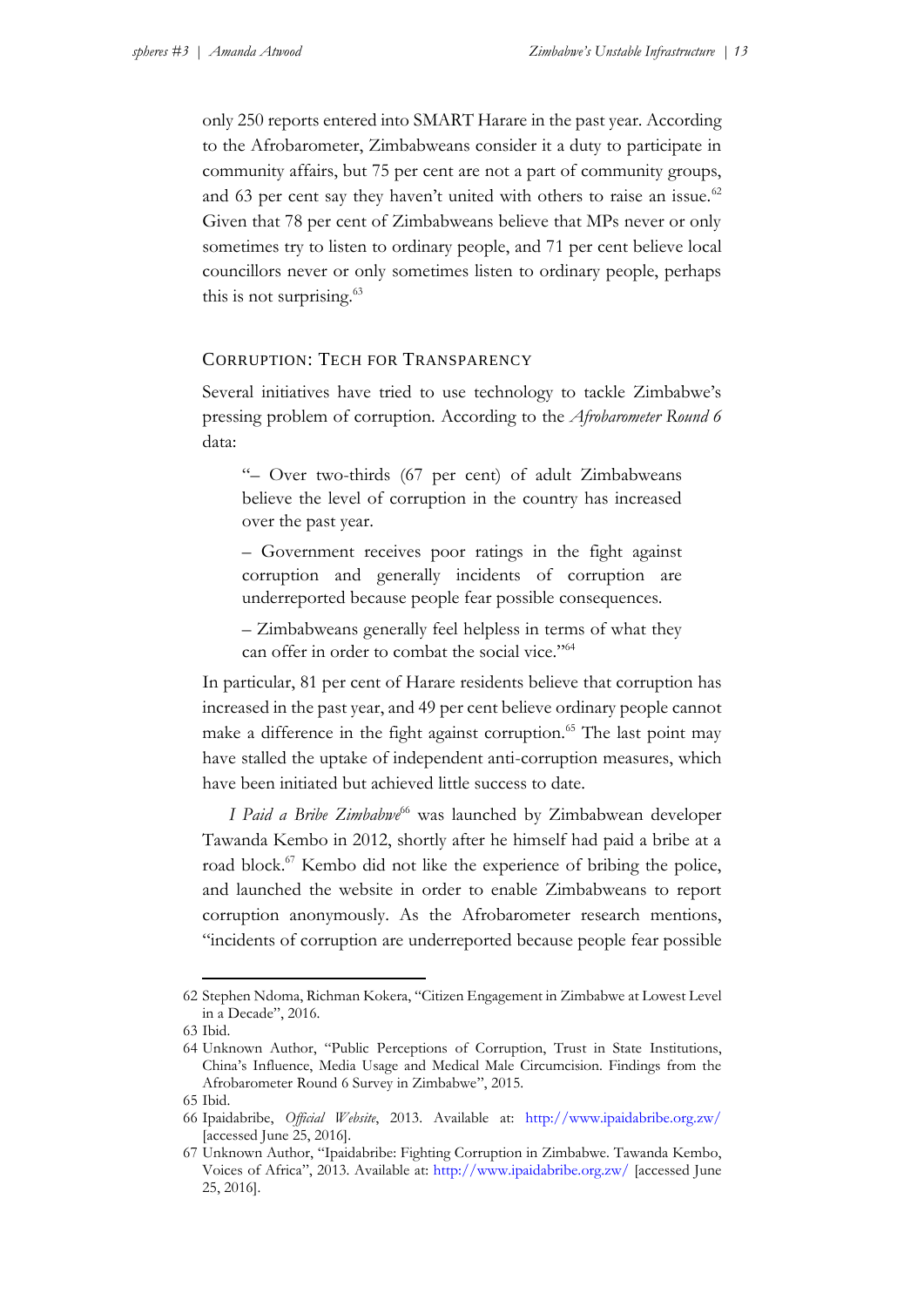1

consequences,"<sup>68</sup> a website where one can anonymously report corruption has a lot to offer Zimbabwe. According to Kembo, there were about 3,000 visits to the site in the first two days.<sup>69</sup> But a visit to the website in April 2016 suggests that the site has not had viral uptake. The reports window shows that the last report was made in October 2013, and that just ten reports were made between April 12 and October 10, 2013.

If corruption is as wide spread as Zimbabweans report it to be, why are Zimbabweans not taking advantage of platforms like *I Paid a Bribe Zimbabwe* to report corruption? While these campaigns take advantage of Zimbabwe's digital infrastructure, they do not reach Zimbabweans at the suitable technological level and do not satisfy users' desire for anonymity. The platform's *Ushahidi / Crowdmap* interface may be more accessible from a laptop or desktop computer than a mobile phone. An integration with SMS, WhatsApp or Facebook might increase the uptake of these initiatives. But SMS and WhatsApp are connected to a user's mobile phone number, and mobile phone registration is required in Zimbabwe – with submission of ID and proof of residence. Posting on Facebook similarly connects a user's identity with their report.

Another reason may be the absence of sufficient pressure, focus and organisation on the part of the civil society organisations running the initiatives. In the case of *I Paid a Bribe Zimbabwe*, a passionate and wellmeaning developer may construct a website quickly and efficiently, but without an awareness campaign, the uptake of the site will be limited. Similarly, in the absence of sustained advocacy and outreach (and ideally a few high profile victories along the way), an organisation like Transparency International – Zimbabwe can monitor, report on and encourage participation against corruption. But ensuring public buy-in into these campaigns can be challenging. To be successful, advocacy campaigns and technology must complement each other and work in ways that encourage participation, including demonstrating the impact and value of participation.

In studying the success of *I Paid a Bribe* in India as compared with its failure in China, Yuen Yeun Ang wrote:

"Authoritarian states restrain online activism not only through repression and censorship, but also by indirectly weakening the ability of netizens to self-govern and constructively engage the state. I demonstrate this argument

<sup>68</sup> Unknown Author, "Public Perceptions of Corruption, Trust in State Institutions, China's Influence, Media Usage and Medical Male Circumcision. Findings from the Afrobarometer Round 6 Survey in Zimbabwe", 2015

<sup>69</sup> Unknown Author, "Ipaidabribe: Fighting Corruption in Zimbabwe. Tawanda Kembo, Voices of Africa", 2013.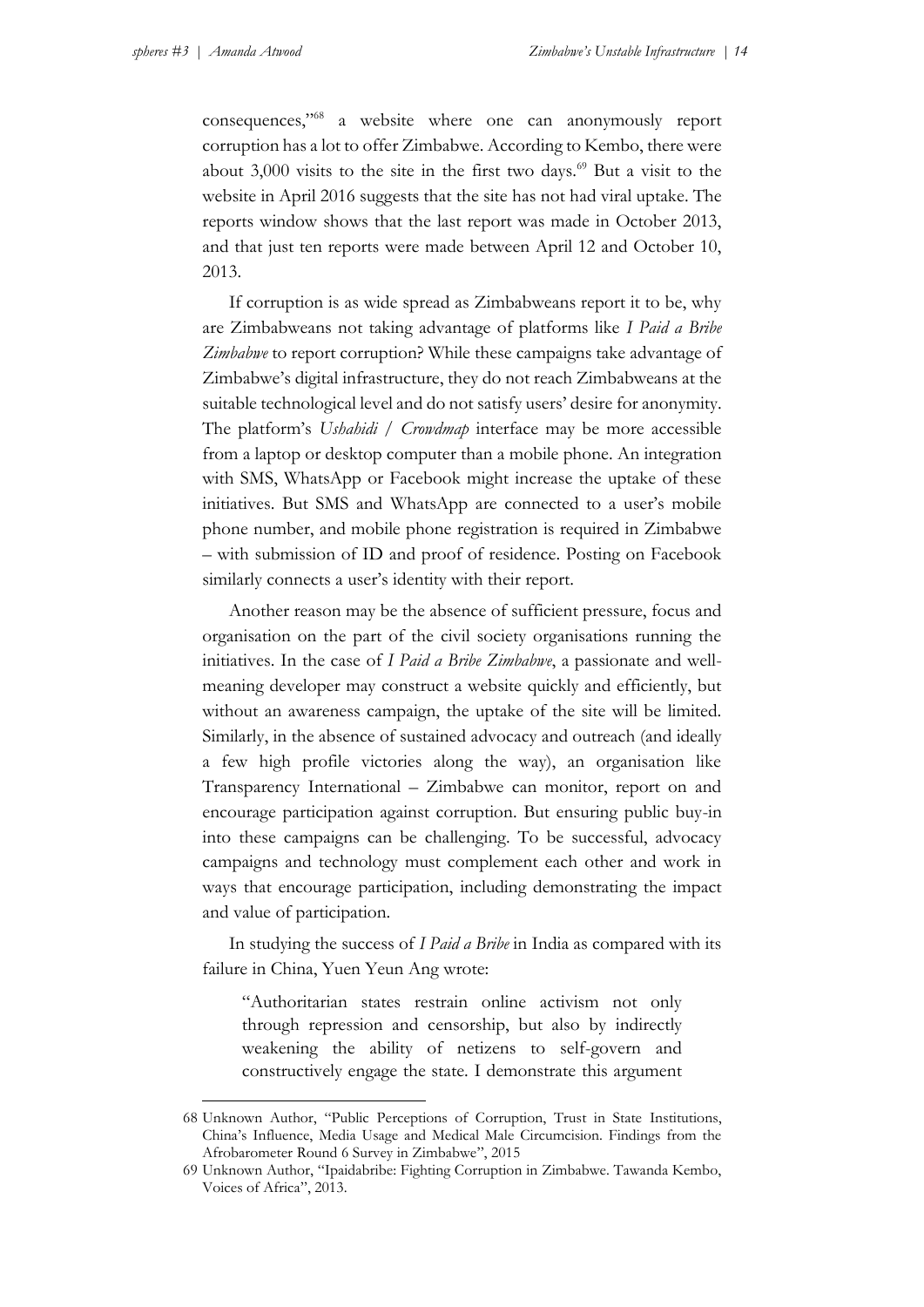by comparing I-Paid-A-Bribe (IPAB) — a crowd-sourcing platform that collects anonymous reports of petty bribery in India and China. Whereas IPAB originated and has thrived in India, a copycat effort in China fizzled out within months. Contrary to those who attribute China's failed outcome only to repression, I find that even before authorities shut down IPAB, the sites were already plagued by internal organizational problems that were comparatively absent in India. The study tempers expectations about the revolutionary effects of new media in mobilizing contention and checking corruption in the absence of a strong civil society." 70

While India, China and Zimbabwe are clearly very different countries, each with their own context, India is more of a democracy, and its politicians have more of an incentive to heed popular demands and frustrations. Zimbabwe's politicians, in contrast, appear to be increasingly disinterested in public opinion and unresponsive to civil society's demands. In India, "the constructive role of *I Paid a Bribe* in fighting corruption [was] endorsed by a number of high-ranking government officials"<sup>71</sup> and India's Transport Commissioner 'became one of the most loyal fans' of the initiative.<sup>72</sup> In China, by contrast, *I Paid a Bribe* initiatives fizzled out within months, in part because

"authoritarian rule provides an inhospitable environment for nurturing online citizenship in the full sense of the word, involving not only the exercise of rights and free speech, but also accountability, responsibility and trust."<sup>73</sup>

Without comparing Zimbabwe to China, I would argue, like Yuen Yuen Ang, that direct measures of state control (regulation, censorship and repression) only tell part of the story about Zimbabwe's political environment. The state's hidden power, as well as fatigue, learnt helplessness, economic despair, the brain drain, and other factors, all contribute to limited uptake of the potential new media might provide for social change and citizen engagement. In addition, the fact that 97 per cent of Zimbabwe's internet connections are via mobile is also likely to contribute to reduced uptake. To increase the chances of success, an advocacy campaign would need to be built on a mobile optimised platform that could ensure the anonymity of contributors. The country's

1

<sup>70</sup> Yuen Yuen Ang, "Authoritarian Restraints on Online Activism Revisited: Why 'I-Paid-A-Bribe' Worked in India but Failed in China", *Social Science Research Network*, 2013. Available at:

[http://papers.ssrn.com/sol3/papers.cfm?abstract\\_id=2244661&download=yes](http://papers.ssrn.com/sol3/papers.cfm?abstract_id=2244661&download=yes) [accessed June 25, 2016].

<sup>71</sup> Ibid.

<sup>72</sup> Ibid.

<sup>73</sup> Ibid.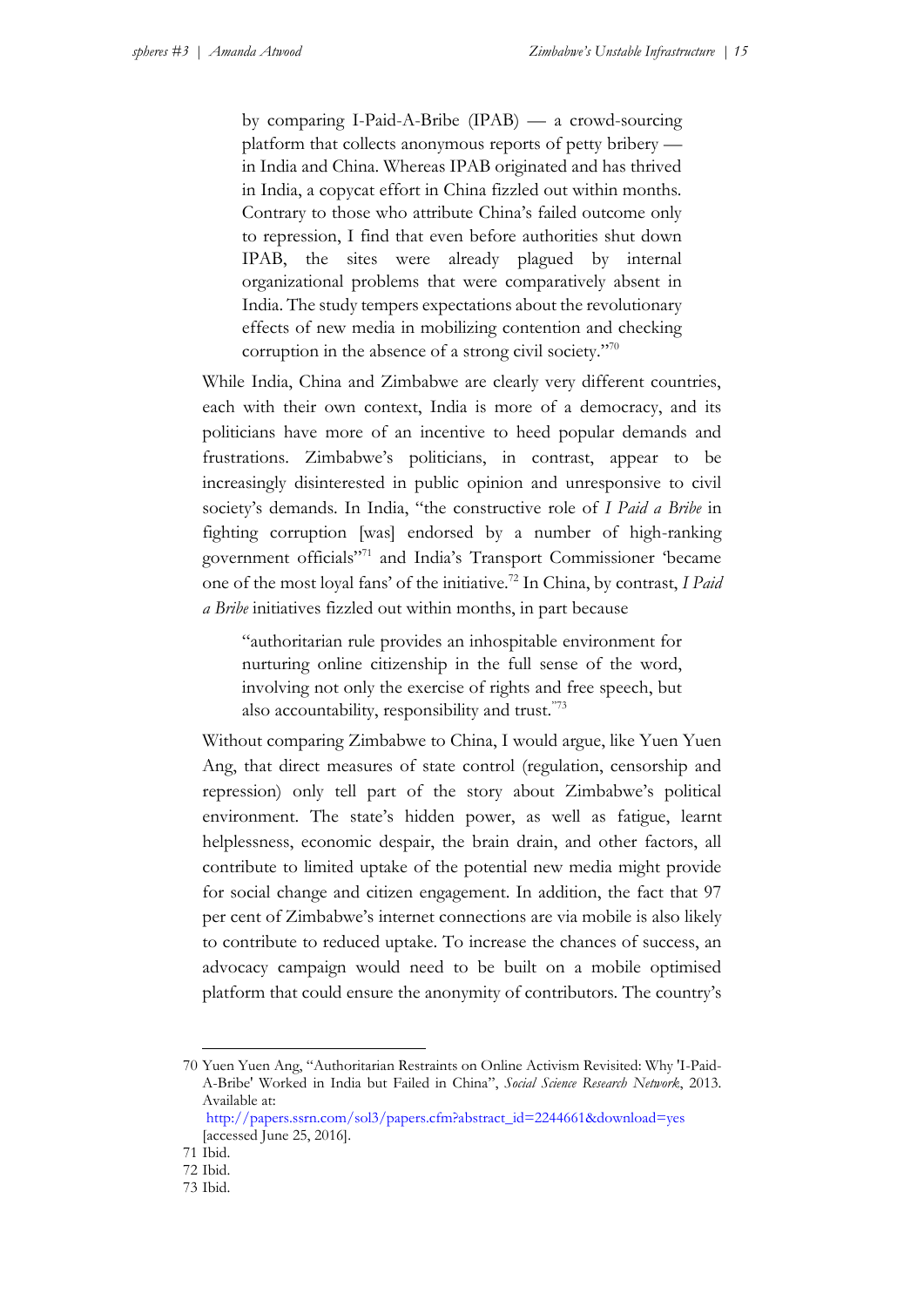technological constraints further hamper its political engagement.

And a third reason may be that individual Zimbabweans are themselves sceptical about the value of using their time and bandwidth to report corruption, especially the report is not acted on. If civil society is unable to push government to take corruption seriously, and if government itself is not committed to taking corruption seriously, why should people bother to report whether or where or when they did or did not pay a bribe? As Kembo himself noted in 2013, the government loses millions to police corruption, $74$  and there is no commitment from the Zimbabwe Republic Police to deal with corrupt police officers.<sup>75</sup> This, in turn, may in part be due to officers in charge benefiting from corruption themselves. Also, in the absence of sufficient funds to pay police officers and other civil servants a living wage, the government has an incentive to turn a blind eye to corruption, as it enables their employees to earn more without it coming out of government funds or increasing dissatisfaction among civil servants.

#### **CONCLUSION**

<u>.</u>

Zimbabwe's collapsed physical infrastructure provides ample fodder for potential civic reporting and citizen engagement initiatives. Underserviced local clinics, roads, which are severely potholed and flood due to lack of verge and storm, drain maintenance, and the nearly ubiquitous non-functioning streetlights are more examples of service delivery failures, which frustrate Zimbabweans. Likewise, Zimbabwe's digital infrastructure – including growing smart phone usage, mobile internet penetration, and the popularity of WhatsApp – in theory provide new platforms through which people could engage around social issues. However, these opportunities have yet to translate into successful political and social change.

In part, civil society organisations and Zimbabwe's opposition can be blamed for not doing more to leverage the potential of Zimbabwe's expanding digital infrastructure, and the opportunities created by its decaying physical infrastructure, to exert greater influence over its political infrastructure.

<sup>74</sup> Unknown Author, "Govt Loses US\$1m to Police Graft", *Zimbabwe Independent*, 2012. Available at: [http://www.theindependent.co.zw/2012/07/27/govt-loses-us1m-to](http://www.theindependent.co.zw/2012/07/27/govt-loses-us1m-to-police-graft/)[police-graft/](http://www.theindependent.co.zw/2012/07/27/govt-loses-us1m-to-police-graft/) [accessed June 25, 2016].

<sup>75</sup> Unknown Author, "Stealing from the State and Impoverishing the Nation: Zimbabwean Traffic Police Officers Pocketing Huge Sums of Money through Bribes at Checkpoints", *Anti-Corruption Trust of Southern Africa*, 2012. Available at: [http://archive.kubatana.net/docs/demgg/act-sa\\_stealing\\_state\\_zrp\\_bribes\\_121105.p](http://archive.kubatana.net/docs/demgg/actsa_stealing_state_zrp_bribes_121105.pdf)

[df](http://archive.kubatana.net/docs/demgg/actsa_stealing_state_zrp_bribes_121105.pdf) [accessed June 25, 2016].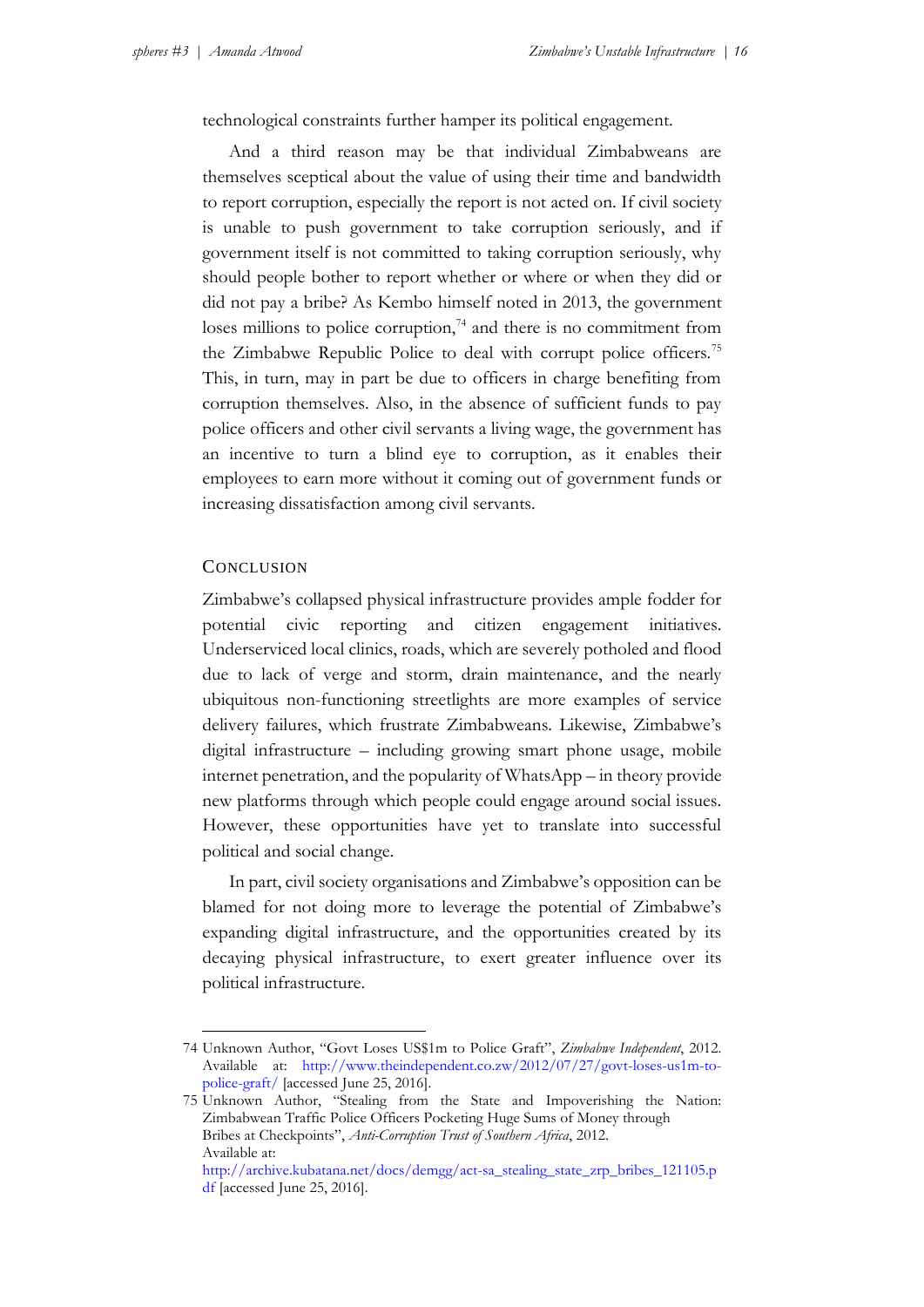This is not to say that civil society initiatives cannot or do not make a difference in the lives of ordinary Zimbabweans. The Combined Harare Residents Association's engagement with the City of Harare helped 40 households in Harare's densely populated suburb of Dzivarasekwa get building plans from the city council so that they could build toilets with the assistance of church sponsors.<sup>76</sup> Miracle Missions regularly conducts clean up campaigns and raises funds to help feed prisoners, orphans, and other vulnerable populations.<sup>77</sup> Similarly, the With Love Foundation runs a weekly soup kitchen in Harare's highly populated suburb of Mbare, providing a nutritious hot meal to many families in need.<sup>78</sup>

But it is difficult to see how any civil society could effectively engage and advocate for change in a context like Zimbabwe. Zimbabwe's current government appears to lack not only political will, but a political conscience. In the face of an entrenched, non-responsive government, which appears unmoved by local or international pressure, even a lively and dynamic civil society is bound to be of little effect. In the case of Zimbabwe, civil society is also operating within the constraints of repressive politics, which constrain freedoms of speech and assembly. Years of the "crisis in Zimbabwe" narrative and little change on the ground have resulted in donor fatigue. Zimbabwe's shrinking economy means that private sector philanthropy is constrained. A political environment that equates disagreement with treachery means that local businesses, which do donate support, are largely interested only in blatantly 'non-political' causes such as sports teams and children's homes. And years of economic and political instability – again with little to show for it – have also left ordinary Zimbabweans tired. Rather than wanting to take down a system or fight for their rights, Zimbabweans increasingly opt to stay out of politics – including the youth.<sup>79</sup> Civil society, meanwhile, has been slow to engage both active citizens and "disconnected democrats".<sup>80</sup> Zimbabwe appears to be in a vicious cycle

78 For With Love Foundation's Official Website, see:

<sup>76</sup> Lenard Kamwendo, "Advocating for Improved Municipal Services: An Interview with Combined Harare Residents' Association (CHRA)", *kubatana.net*, 2014. Available at: [http://www.kubatana.net/2014/06/19/2091/advocating-improved-municipal](http://www.kubatana.net/2014/06/19/2091/advocating-improved-municipal-services-interview-combined-harare-residents-association-chra/)[services-interview-combined-harare-residents-association-chra/](http://www.kubatana.net/2014/06/19/2091/advocating-improved-municipal-services-interview-combined-harare-residents-association-chra/) [accessed June 9, 2016].

<sup>77</sup> For Miracle Missions' Facebook Page, see: <https://www.facebook.com/MiracleMissionsTrust> [accessed June 25, 2016].

<http://www.withlove.co.zw/soup.html> [accessed June 25, 2016].

<sup>79</sup> M. A. Oosterom, P. Lloyd, "Being a Born-free. Violence, Youth and Agency in Zimbabwe", *Institute for Development Studies (UK)*, 2014. Available at: [http://www.ids.ac.uk/publication/being-a-born-free-violence-youth-and-agency-in](http://www.ids.ac.uk/publication/being-a-born-free-violence-youth-and-agency-in-zimbabwe)[zimbabwe](http://www.ids.ac.uk/publication/being-a-born-free-violence-youth-and-agency-in-zimbabwe) [accessed June 25, 2016].

<sup>80</sup> Unknown Author, "Zimbabwe since the Elections in 2013: The View from 2015", *Research and Advocacy Unit, RAU*, 2015. Available at: [http://researchandadvocacyunit.org/system/files/RAU%202015%20Zim%20since%](http://researchandadvocacyunit.org/system/files/RAU%202015%20Zim%20since%20the%202013%20elections.pdf) [20the%202013%20elections.pdf](http://researchandadvocacyunit.org/system/files/RAU%202015%20Zim%20since%20the%202013%20elections.pdf) [accessed June 25, 2016].